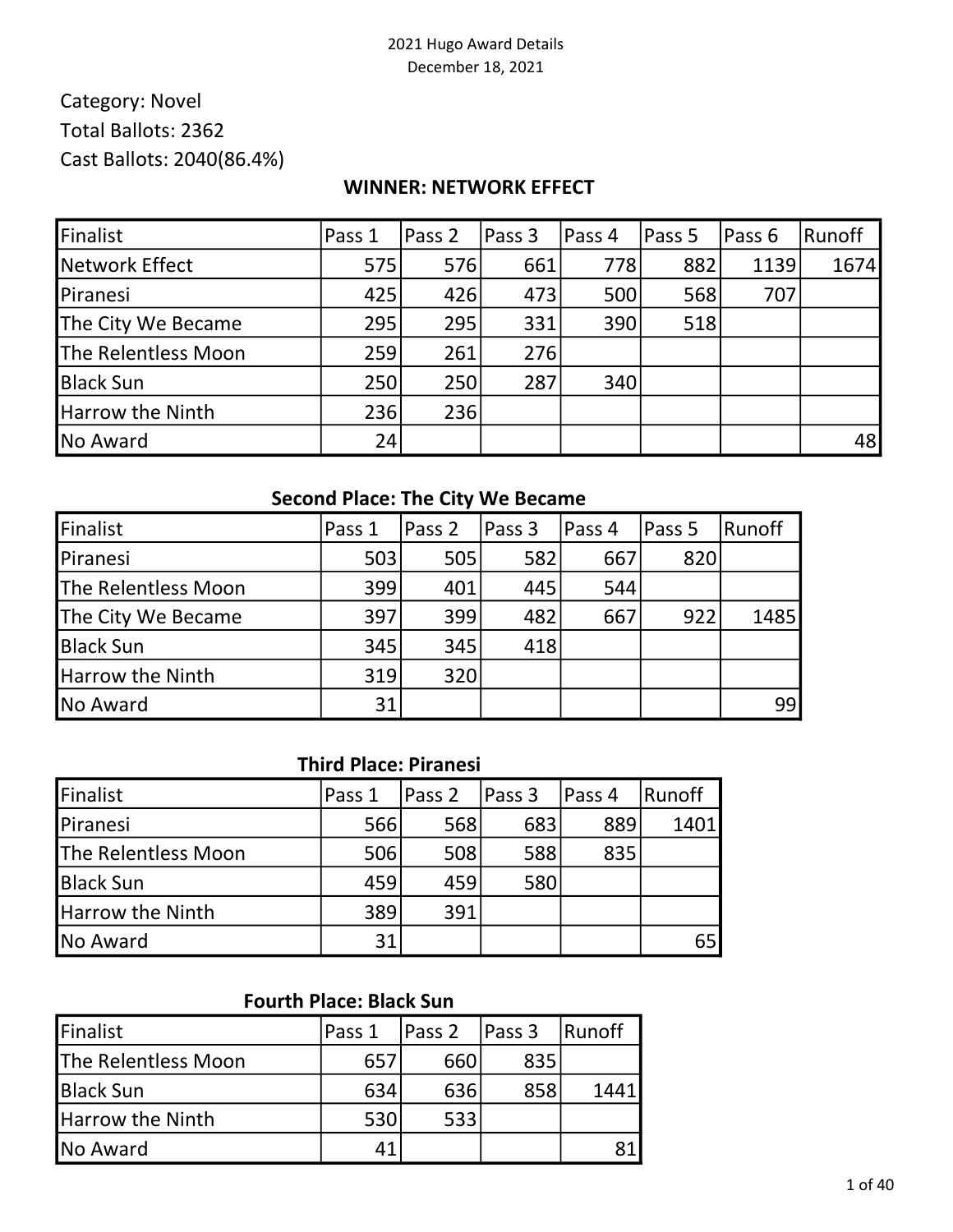## Fifth Place: The Relentless Moon

| <b>IFinalist</b>           | lPass 1 | <b>Runoff</b> |
|----------------------------|---------|---------------|
| <b>The Relentless Moon</b> | 933     | 1413          |
| <b>Harrow the Ninth</b>    | 753     |               |
| No Award                   |         |               |

### Sixth Place: Harrow the Ninth

| <b>Finalist</b>         | lPass 1 | <b>Runoff</b> |
|-------------------------|---------|---------------|
| <b>Harrow the Ninth</b> | 1333    | 1332          |
|                         |         |               |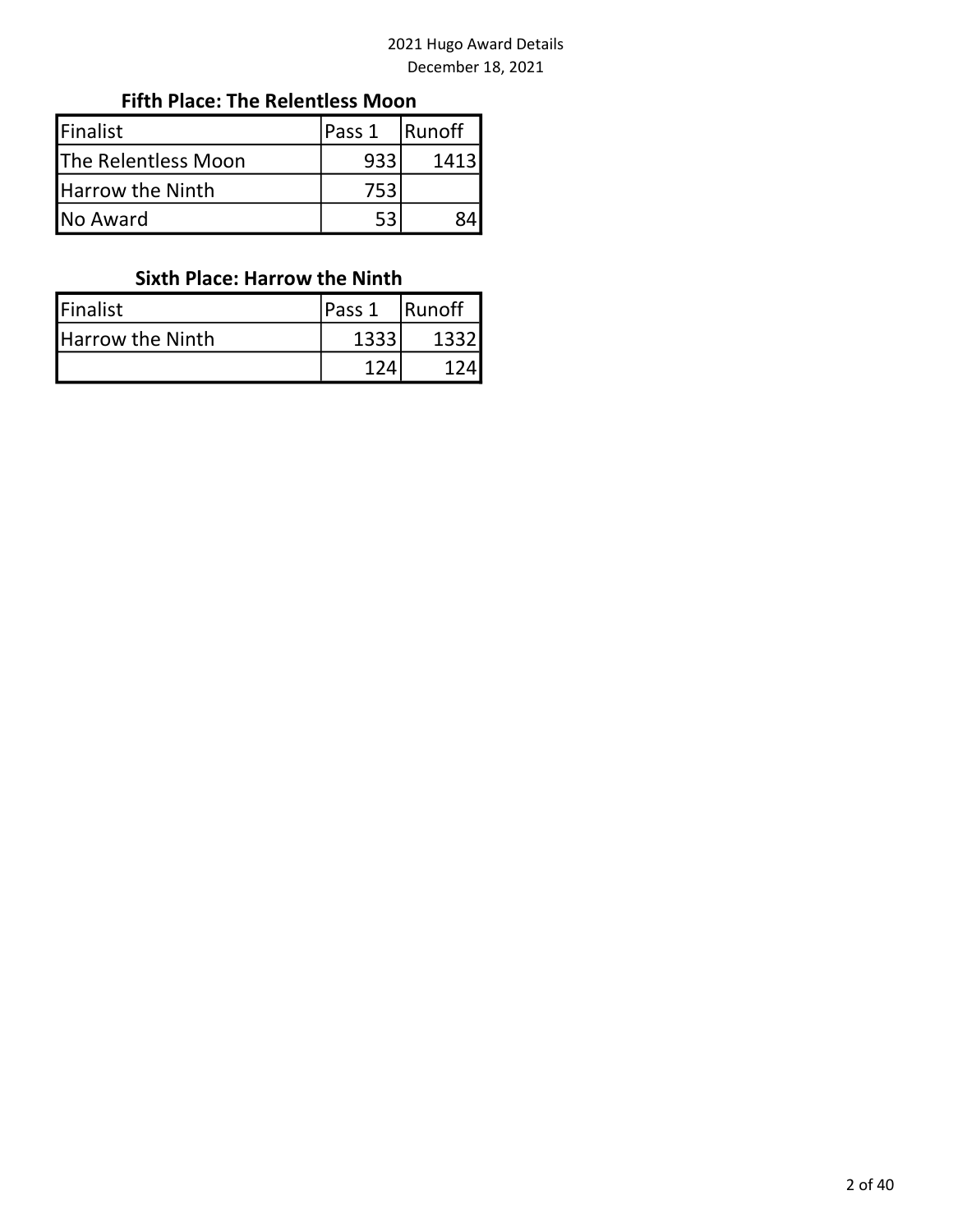#### Category: Best Novella

Cast Ballots 1691 (71.6%)

#### WINNER: THE EMPRESS OF SALT AND FORTUNE

| Finalist                    | Pass 1 | Pass 2 | Pass 3 | Pass 4 | Pass 5 | Pass 6 | Runoff |
|-----------------------------|--------|--------|--------|--------|--------|--------|--------|
| Come Tumbling Down          | 453    | 453    | 462    | 484    | 529    | 674    |        |
| The Empress of Salt and     |        |        |        |        |        |        |        |
| Fortune                     | 407    | 410    | 445    | 489    | 558    | 838    | 1222   |
| <b>Ring Shout</b>           | 357    | 358    | 415    | 460    | 523    |        |        |
| <b>Upright Women Wanted</b> | 178    | 181    | 196    | 228    |        |        |        |
| Finna                       | 149    | 149    | 161    |        |        |        |        |
| <b>Riot Baby</b>            | 147    | 148    |        |        |        |        |        |
| No Award                    | 48     |        |        |        |        |        | 70I    |

#### Second Place: Ring Shout

| Finalist             | Pass 1 | Pass 2 | Pass 3 | lPass 4 | Pass 5 | Runoff |
|----------------------|--------|--------|--------|---------|--------|--------|
| Come Tumbling Down   | 520    | 521    | 539    | 592     | 701    |        |
| <b>Ring Shout</b>    | 473    | 474    | 571    | 682     | 819    | 1163   |
| Finna                | 226    | 227    | 258    |         |        |        |
| Upright Women Wanted | 219    | 223    | 260    | 323     |        |        |
| <b>Riot Baby</b>     | 212    | 213    |        |         |        |        |
| No Award             | 50     |        |        |         |        | 76l    |

#### Third Place: Come Tumbling Down

| Finalist             | Pass 1 | Pass 2 | Pass 3 | Pass 4 | Runoff |
|----------------------|--------|--------|--------|--------|--------|
| Come Tumbling Down   | 607    | 608    | 693    | 853    | 1238   |
| <b>Riot Baby</b>     | 375    | 377    | 440    | 622    |        |
| <b>IFinna</b>        | 313    | 314    | 422    |        |        |
| Upright Women Wanted | 308    | 312    |        |        |        |
| <b>No Award</b>      | 54     |        |        |        | 101    |

#### Fourth Place: Upright Women Wanted

| Finalist             | Pass 1 | Pass 2 | Pass <sub>3</sub> | Runoff |
|----------------------|--------|--------|-------------------|--------|
| Upright Women Wanted | 531    | 535    | 720               | 1173l  |
| <b>Riot Baby</b>     | 460    | 463    | 638               |        |
| <b>IFinna</b>        | 421    | 422    |                   |        |
| <b>No Award</b>      | 64     |        |                   |        |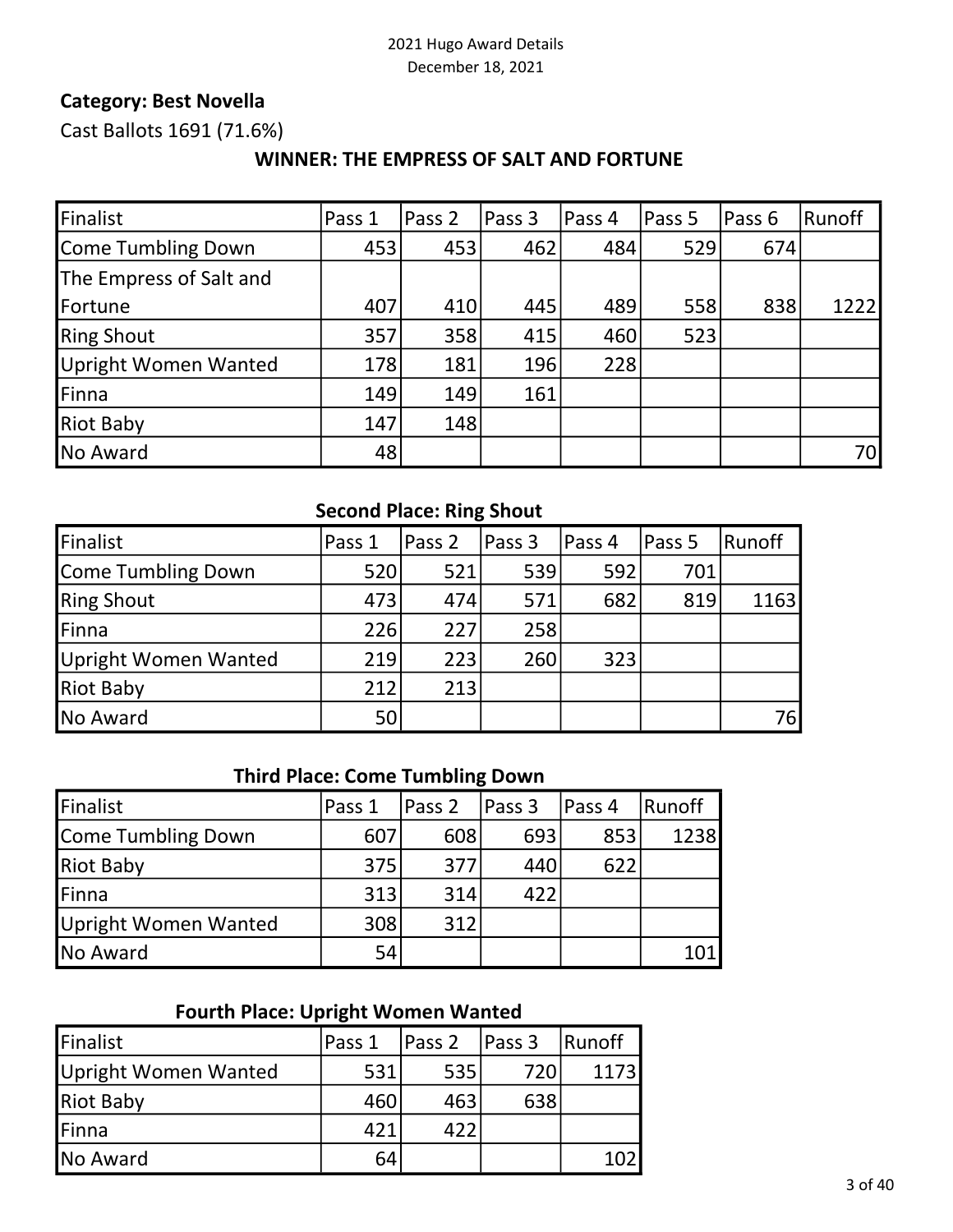### Fifth Place: Finna

| Finalist         | Pass 1 | Pass 2          | Runoff |
|------------------|--------|-----------------|--------|
| <b>Finna</b>     | 636    | 641             | 1071   |
| <b>Riot Baby</b> | 614    | 61 <sup>2</sup> |        |
| <b>No Award</b>  |        |                 |        |

# Sixth Place: Riot Baby

| Finalist         | <b>IPass 1</b> | <b>Runoff</b> |
|------------------|----------------|---------------|
| <b>Riot Baby</b> | 1076           | 1076 <b>I</b> |
| No Award         | 99             |               |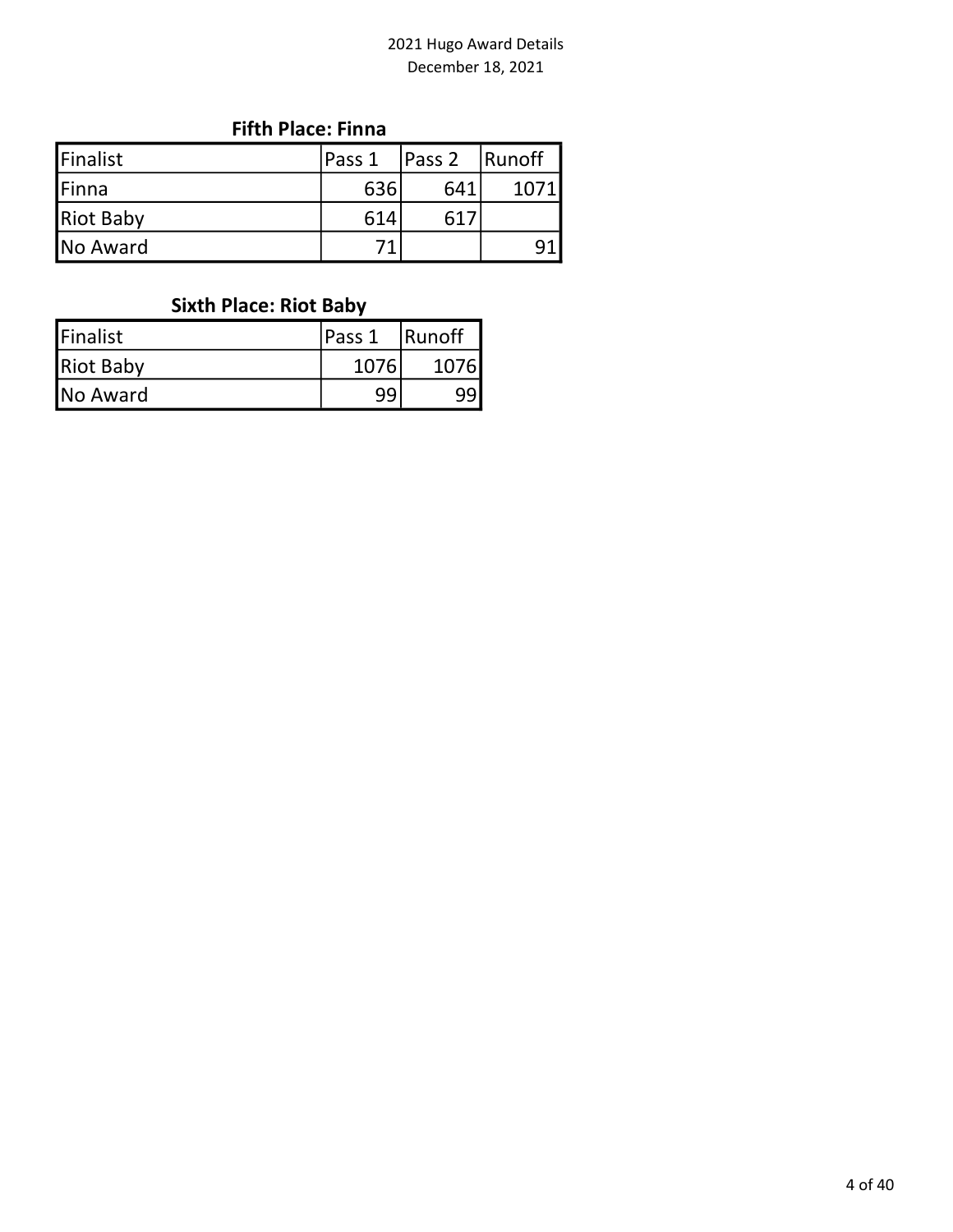# Category: Novelette Cast Ballots 1499 (63.5%)

### WINNER: Two Truths and a Lie

| Finalist                      | Pass 1 | Pass 2 | Pass 3 | Pass 4 | Pass 5 | Pass 6 | Runoff |
|-------------------------------|--------|--------|--------|--------|--------|--------|--------|
| <b>Helicopter Story</b>       | 354    | 355    | 372    | 413    | 467    | 564    |        |
| <b>Two Truths and a Lie</b>   | 309    | 310    | 338    | 426    | 559    | 781    | 1176   |
|                               |        |        |        |        |        |        |        |
| The Inaccessibility of Heaven | 247    | 248    | 288    | 325    | 401    |        |        |
| <b>The Pill</b>               | 224    | 224    | 245    |        |        |        |        |
| Monster                       | 219    | 219    | 246    | 300    |        |        |        |
| Burn, or the Episodic Life of |        |        |        |        |        |        |        |
| Sam Wells as a Super          | 146    | 146    |        |        |        |        |        |
| No Award                      | 40     |        |        |        |        |        |        |

### Second Place: The Inaccessibility of Heaven

| Finalist                      | Pass 1 | Pass 2 | Pass 3 | Pass 4 | Pass 5 | Runoff |
|-------------------------------|--------|--------|--------|--------|--------|--------|
| <b>Helicopter Story</b>       | 392    | 393    | 422    | 495    | 619    |        |
|                               |        |        |        |        |        |        |
| The Inaccessibility of Heaven | 317    | 322    | 374    | 452    | 688    | 1110   |
| <b>Monster</b>                | 286    | 286    | 325    | 450    |        |        |
| <b>The Pill</b>               | 284    | 285    | 322    |        |        |        |
| Burn, or the Episodic Life of |        |        |        |        |        |        |
| Sam Wells as a Super          | 181    | 181    |        |        |        |        |
| <b>No Award</b>               | 44     |        |        |        |        | 90     |

#### Third Place: Monster

| Finalist                      | Pass 1 | Pass 2 | Pass 3 | Pass 4 | Runoff |
|-------------------------------|--------|--------|--------|--------|--------|
| <b>Helicopter Story</b>       | 442    | 443    | 493    | 604    |        |
| Monster                       | 388    | 388    | 481    | 697    | 1106   |
| The Pill                      | 326    | 331    | 391    |        |        |
| Burn, or the Episodic Life of |        |        |        |        |        |
| Sam Wells as a Super          | 244    | 244    |        |        |        |
| No Award                      | 47     |        |        |        |        |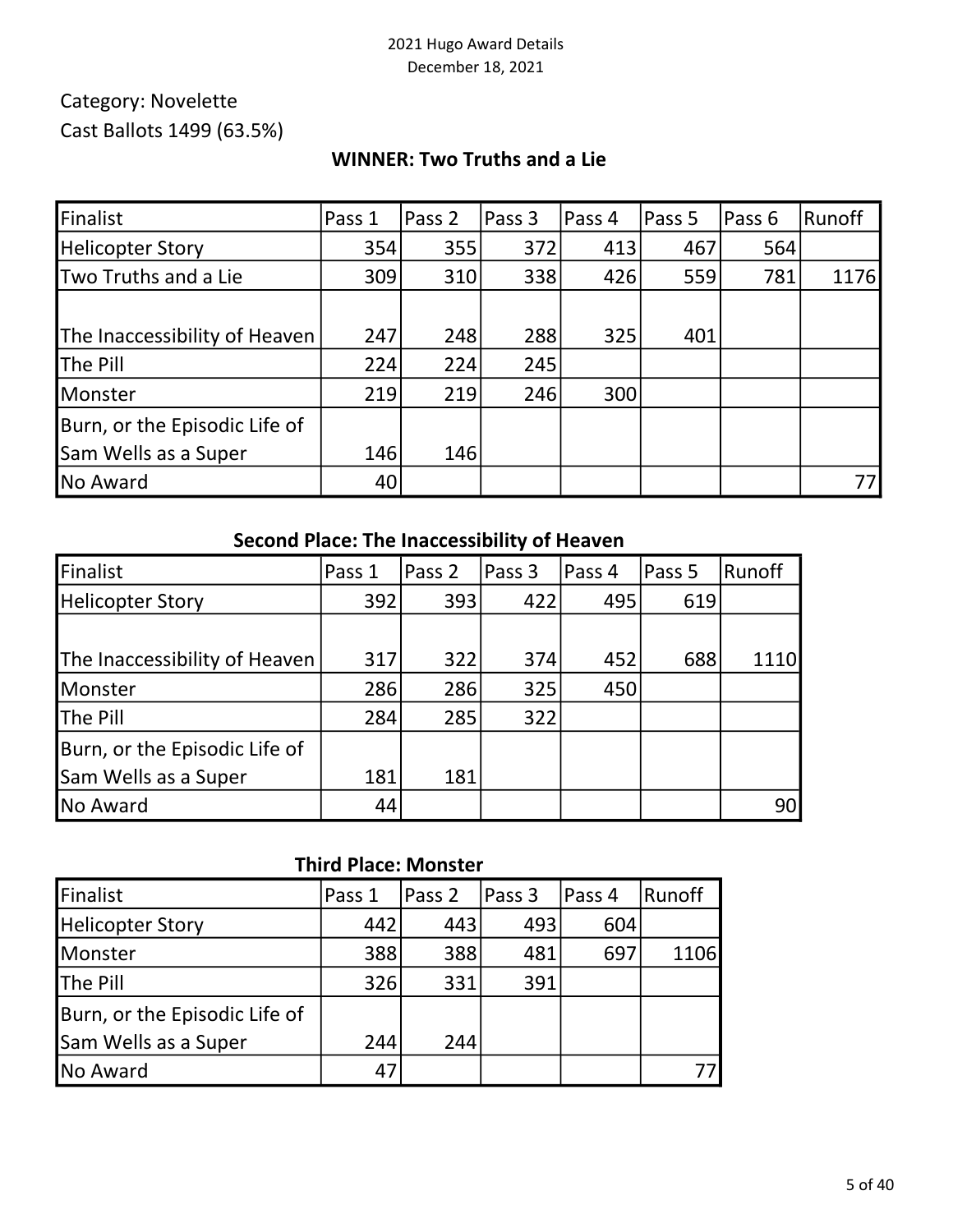#### Fourth Place: The Pill

| Finalist                      | Pass 1 | Pass 2 | Pass 3 | Runoff |
|-------------------------------|--------|--------|--------|--------|
| <b>Helicopter Story</b>       | 513    | 515    | 625    |        |
| <b>The Pill</b>               | 458    | 463    | 644    | 1029   |
| Burn, or the Episodic Life of |        |        |        |        |
| Sam Wells as a Super          | 367    | 368    |        |        |
| No Award                      | 53     |        |        | 103    |

## Fifth Place: Helicopter Story

| <b>Finalist</b>               | lPass 1 | <b>Runoff</b> |
|-------------------------------|---------|---------------|
| Helicopter Story              | 662     | 1035          |
| Burn, or the Episodic Life of |         |               |
| Sam Wells as a Super          | 592     |               |
| <b>No Award</b>               |         | 148           |

# Sixth Place: Burn, or the Episodic Life of Sam Wells as a Super

| <b>Finalist</b>               | <b>IPass 1</b> | <b>Runoff</b> |
|-------------------------------|----------------|---------------|
| Burn, or the Episodic Life of |                |               |
| Sam Wells as a Super          | 1050           | 1049          |
| No Award                      | ۹N             |               |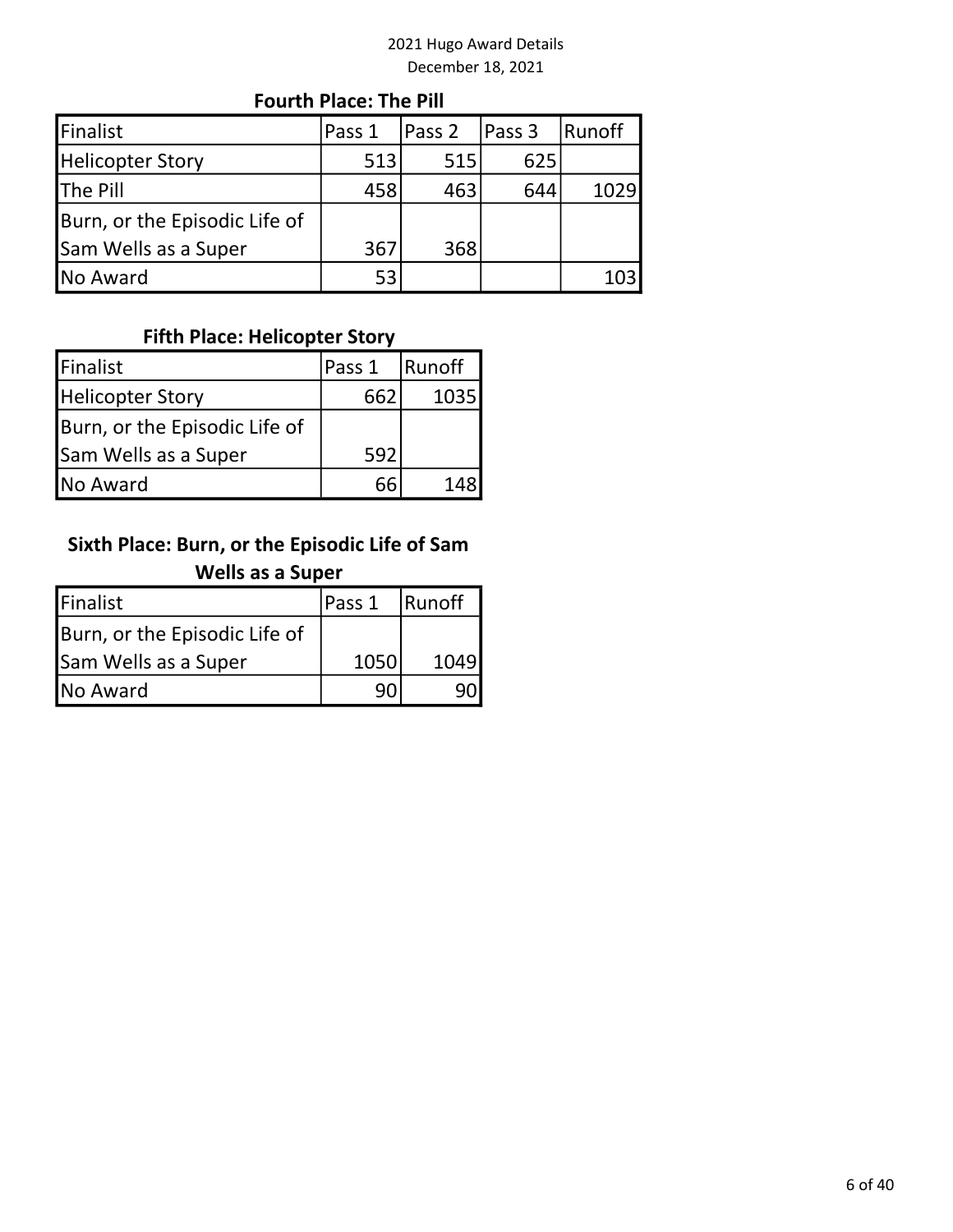## Category: Best Short Story Cast Ballots 1574 (66.6%)

| Finalist                         | Pass 1 | Pass 2 | Pass 3 | Pass 4 | Pass 5 | Pass 6 | Runoff |
|----------------------------------|--------|--------|--------|--------|--------|--------|--------|
| Metal Like Blood in the Dark     | 376    | 376    | 401    | 461    | 545    | 712    | 1275   |
| A Guide for Working Breeds       | 297    | 297    | 323    | 368    | 457    |        |        |
| Open House on Haunted Hill       | 286    | 288    | 310    | 341    |        |        |        |
| Little Free Library              | 269    | 269    | 303    | 370    | 474    | 703    |        |
| The Mermaid Astronaut            | 202    | 203    | 229    |        |        |        |        |
| <b>Badass Moms in the Zombie</b> |        |        |        |        |        |        |        |
| Apocalypse                       | 144    | 145    |        |        |        |        |        |
| No Award                         | 30     |        |        |        |        |        |        |

## WINNER: Metal Like Blood in the Dark

# Second Place: Little Free Library

| Finalist                         | Pass 1 | Pass 2 | Pass 3 | Pass 4 | Pass 5 | Runoff |
|----------------------------------|--------|--------|--------|--------|--------|--------|
| A Guide for Workig Breeds        | 361    | 361    | 405    | 495    | 658    |        |
| Open House on Haunted Hill       | 352    | 354    | 388    | 450    |        |        |
| Little Free Library              | 339    | 340    | 388    | 502    | 699    | 1247   |
| The Mermaid Astronaut            | 280    | 281    | 322    |        |        |        |
| <b>Badass Moms in the Zombie</b> |        |        |        |        |        |        |
| Apocalypse                       | 187    | 188    |        |        |        |        |
| No Award                         | 32     |        |        |        |        | 59     |

## Third Place: A Guide for Working Breeds

| <b>Finalist</b>                  | Pass 1 | Pass 2 | Pass 3 | Pass 4 | Runoff |
|----------------------------------|--------|--------|--------|--------|--------|
| Open House on Haunted Hill       | 455    | 458    | 509    | 661    |        |
|                                  |        |        |        |        |        |
| A Guide for Working Breeds       | 424    | 424    | 492    | 686    | 1158   |
| The Mermaid Astronaut            | 377    | 379    | 445    |        |        |
| <b>Badass Moms in the Zombie</b> |        |        |        |        |        |
| Apocalypse                       | 220    | 221    |        |        |        |
| <b>No Award</b>                  | 34     |        |        |        | 69     |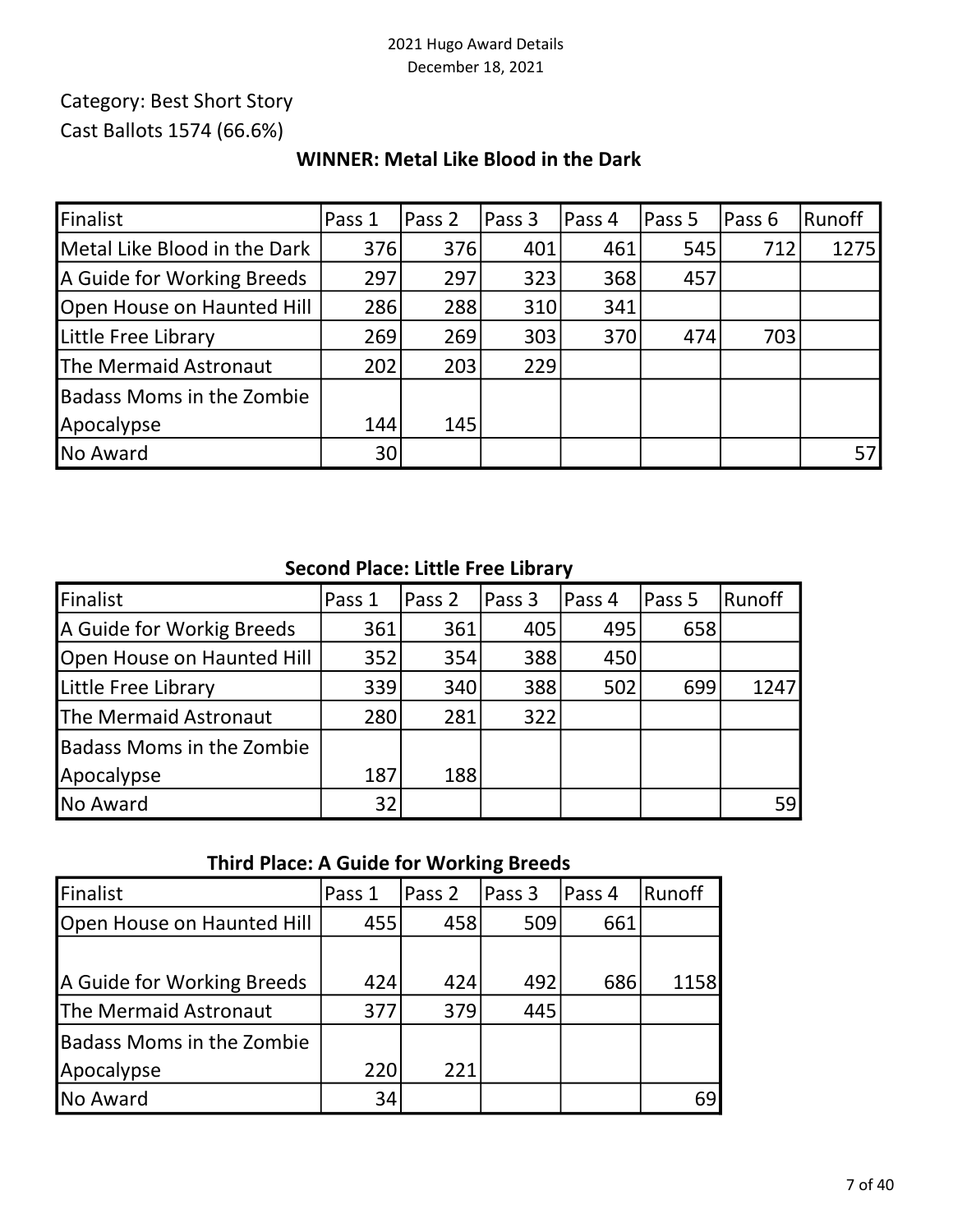# Fourth Place: Open House on Haunted Hill

| Finalist                         | Pass 1 | Pass 2 | Pass 3 | Runoff |
|----------------------------------|--------|--------|--------|--------|
| Open House on Haunted Hill       | 634    | 637    | 752    | 1226   |
| The Mermaid Astronaut            | 496    | 500    | 635    |        |
| <b>Badass Moms in the Zombie</b> |        |        |        |        |
| Apocalypse                       | 303    | 304    |        |        |
| No Award                         | 39     |        |        | 58l    |

## Fifth Place: The Mermaid Astronaut

| Finalist                  | Pass 1 | <b>Runoff</b> |
|---------------------------|--------|---------------|
| The Mermaid Astronaut     | 792    | 1209          |
| Badass Moms in the Zombie |        |               |
| Apocalypse                | 534    |               |
| <b>No Award</b>           | 55     |               |

#### Sixth Place: Badass Moms in the Zombie

| Finalist                    | lPass 1 | <b>Runoff</b> |  |
|-----------------------------|---------|---------------|--|
| Badass Moms in the Zombie A | 1133    | 1133          |  |
| No Award                    | ۵Q      |               |  |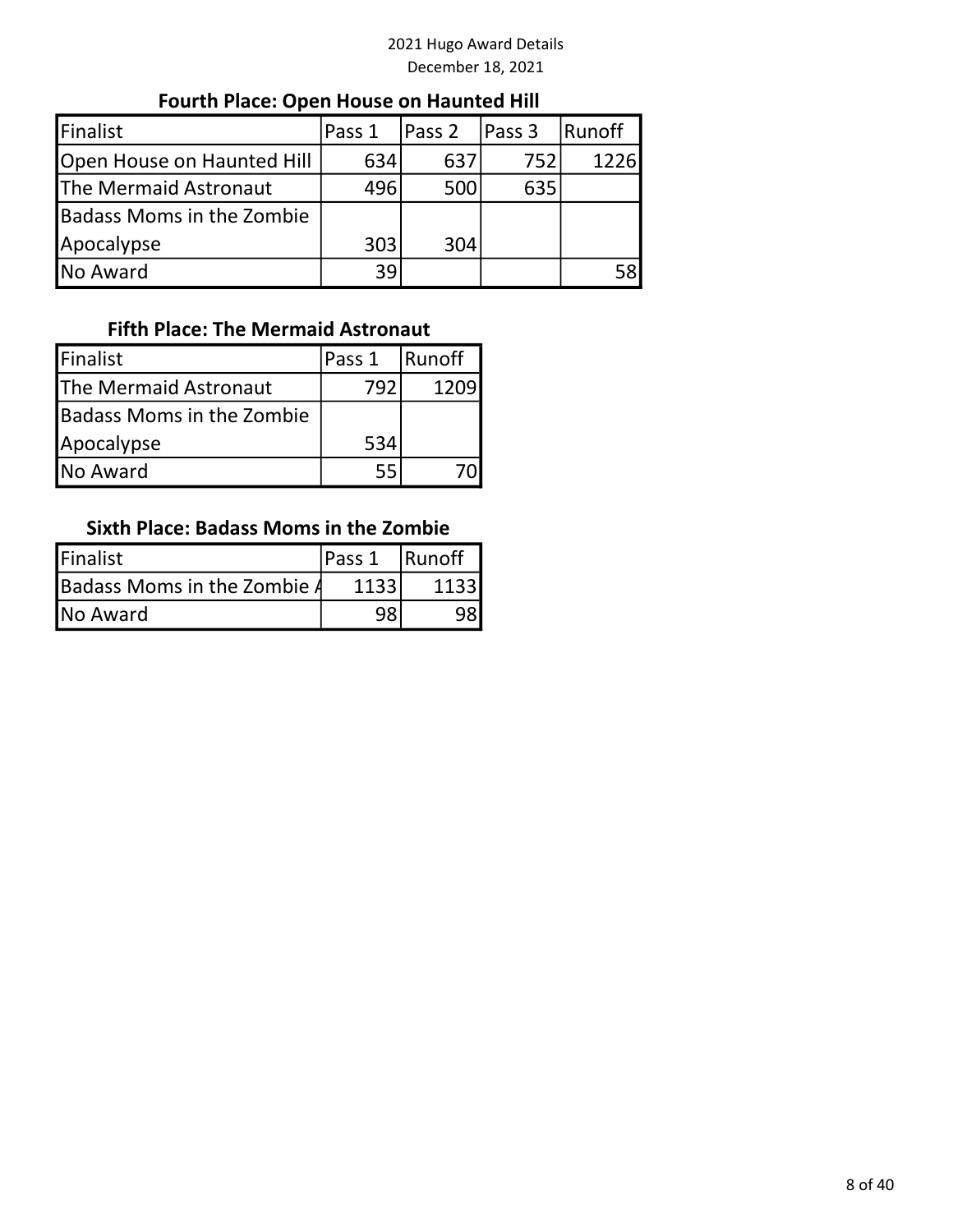# Category: Best Series Cast Ballots 1872 (79.3%)

#### WINNER: The Murderbot Diaries

| Finalist                    | Pass 1 | Pass 2 | Pass 3 | Pass 4 | Pass 5 | Runoff |
|-----------------------------|--------|--------|--------|--------|--------|--------|
| The Murderbot Diaries       | 820    | 822    | 862    | 916    | 977    | 1609   |
| October Daye                | 420    | 420    | 424    | 434    | 447    |        |
| The Lady Astronaut Universe | 274    | 276    | 294    | 319    | 381    |        |
| The Interdependency         | 132    | 133    | 148    | 172    |        |        |
| The Poppy War               | 120    | 120    | 141    |        |        |        |
| The Daevabad Trilogy        | 106    | 106    |        |        |        |        |
| No Award                    | 37     |        |        |        |        | 48     |

### Second Place: The Lady Astronaut Universe

| Finalist                    | Pass 1 | Pass <sub>2</sub> | Pass 3 | lPass 4 | Pass 5 | Runoff |
|-----------------------------|--------|-------------------|--------|---------|--------|--------|
| The Lady Astronaut Universe | 531    | 534               | 591    | 694     | 905    | 1317   |
| October Daye                | 523    | 524               | 540    | 574     | 641    |        |
| The Interdependency         | 285    | 286               | 319    | 387     |        |        |
| The Poppy War               | 219    | 221               | 274    |         |        |        |
| The Daevabad Trilogy        | 182    | 182               |        |         |        |        |
| No Award                    | 46     |                   |        |         |        | 88     |

### Third Place: October Daye

| Finalist                    | Pass 1 | Pass 2 | Pass <sub>3</sub> | Pass 4 | Runoff     |
|-----------------------------|--------|--------|-------------------|--------|------------|
| October Daye                | 608    | 609    | 649               | 745    | 1108       |
| The Interdependency         | 472    | 476    | 549               | 723    |            |
| The Poppy War               | 300    | 302    | 393               |        |            |
| <b>The Daevabad Trilogy</b> | 245    | 246    |                   |        |            |
| No Award                    | 53     |        |                   |        | <b>105</b> |

### Fourth Place: The Interdependency

| Finalist                    | Pass 1 | Pass 2 | Pass 3 | Runoff |
|-----------------------------|--------|--------|--------|--------|
| The Interdependency         | 678    | 683    | 814    | 1178   |
| <b>The Poppy War</b>        | 412    | 416    | 562    |        |
| <b>The Daevabad Trilogy</b> | 344    | 346    |        |        |
| No Award                    | 65     |        |        | 86l    |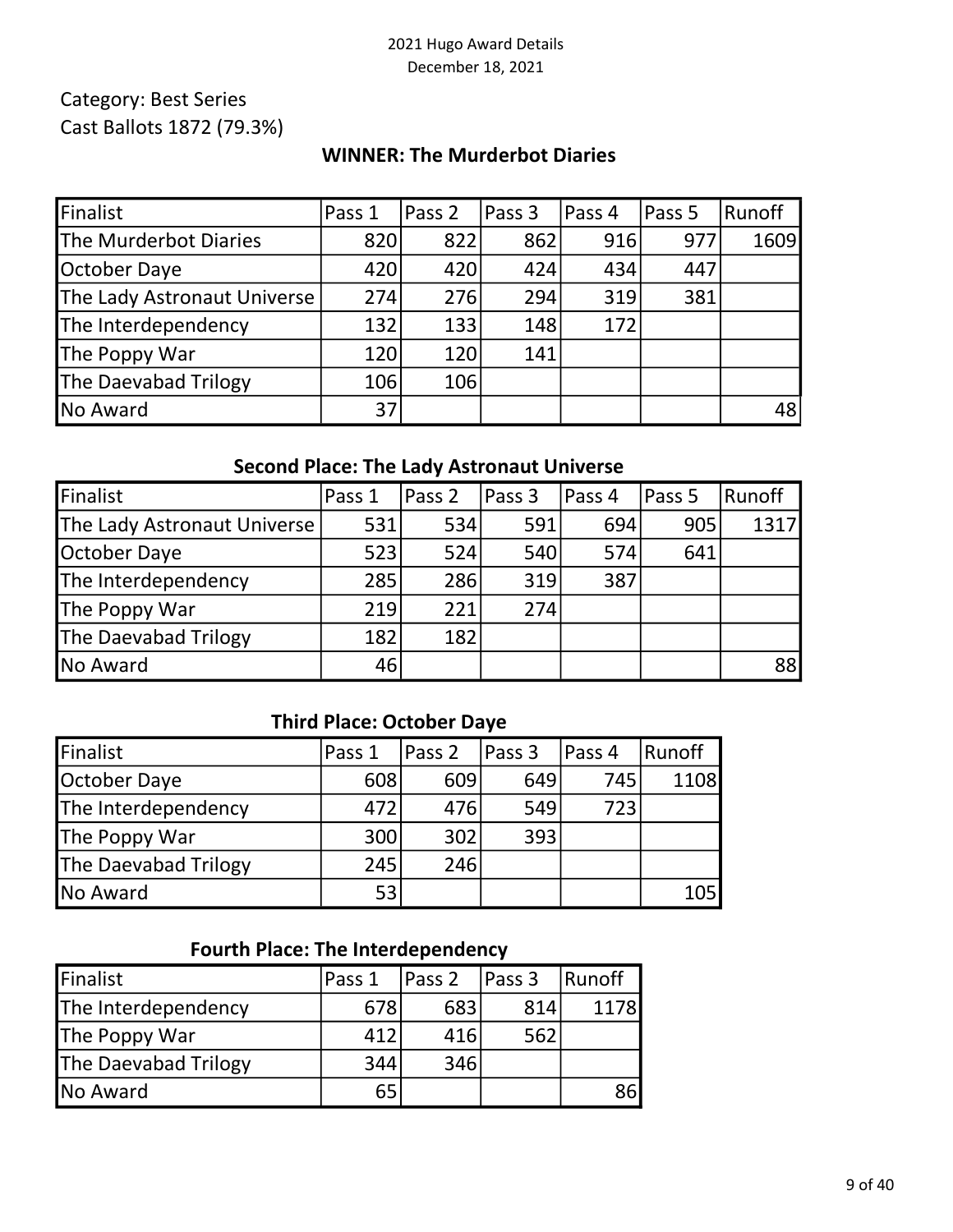# Fifth Place: The Poppy War

| Finalist                    | Pass 1 | Pass <sub>2</sub> |
|-----------------------------|--------|-------------------|
| The Poppy War               | 576    |                   |
| <b>The Daevabad Trilogy</b> | 491    |                   |
| No Award                    |        |                   |

# Sixth Place: The Daevabad Trilogy

| <b>Finalist</b>             | lPass 1 | <b>Runoff</b> |
|-----------------------------|---------|---------------|
| <b>The Daevabad Trilogy</b> | 881     |               |
| No Award                    |         |               |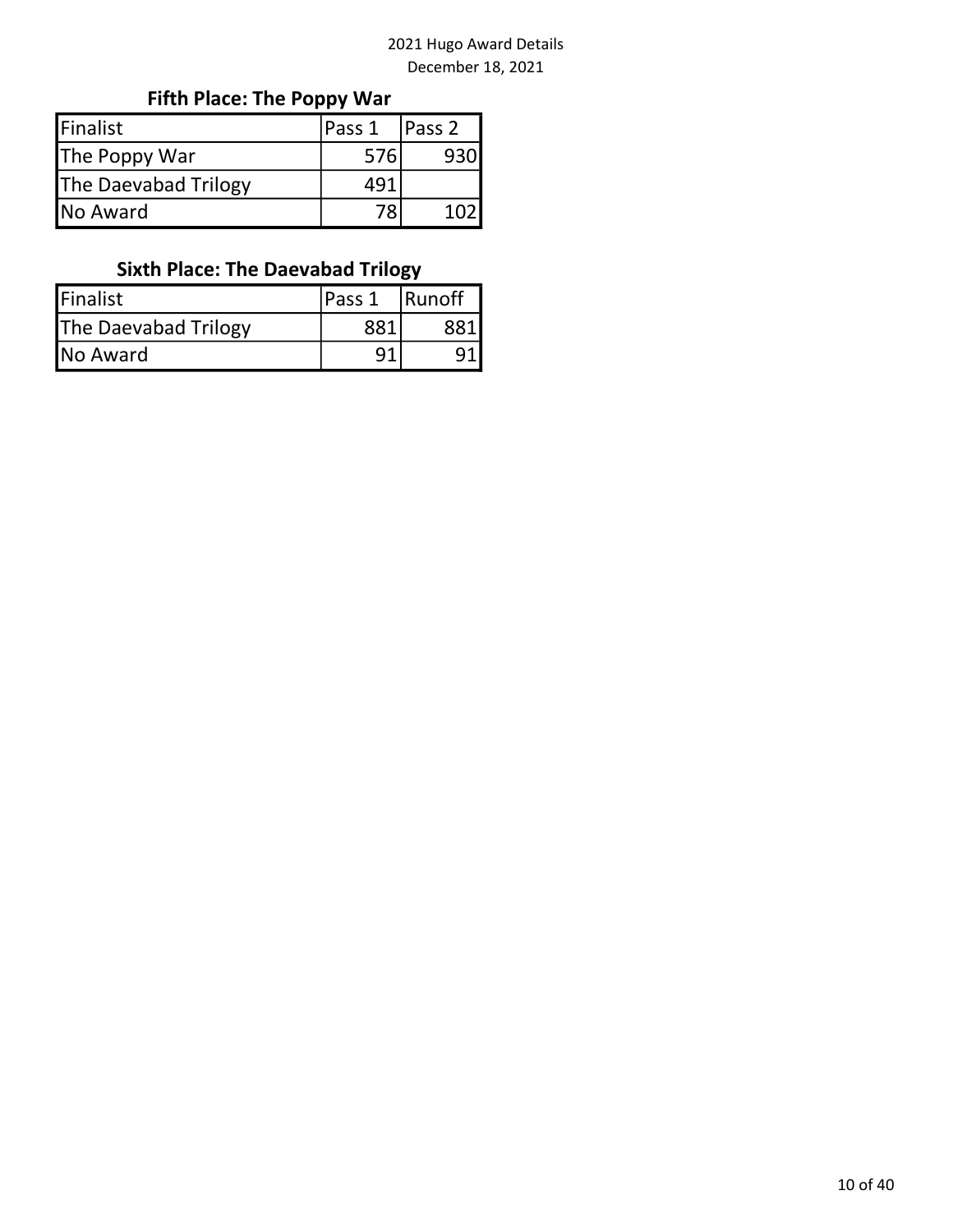# Category: Best Related Work 1423 (60.2%)

## WINNER: Beowulf: A New Translation

| Finalist                   | Pass 1 | Pass 2 | Pass 3 | Pass 4 | Pass 5 | Pass 6 | Runoff |
|----------------------------|--------|--------|--------|--------|--------|--------|--------|
| Beowulf: A New Translation | 382    | 390    | 396    | 424    | 483    | 766    | 970    |
| George R. R. Martin Can    |        |        |        |        |        |        |        |
| Fuck Off Into the Sun      | 299    | 307    | 309    | 336    | 434    | 478    |        |
| A Handful of Earth, A      |        |        |        |        |        |        |        |
| Handful of Sky             | 297    | 304    | 306    | 339    | 413    |        |        |
| <b>FIYAHCON</b>            | 261    | 279    | 279    | 290    |        |        |        |
| The Last Bronycon          | 125    | 129    | 129    |        |        |        |        |
| No Award                   | 70     | 71     |        |        |        |        | 113    |
| CoNZealand Fringe          | 59     |        |        |        |        |        |        |

### Second Place: A Handful of Earth, A Handful of Sky

| Finalist                | Pass 1 | Pass 2 | Pass 3 | Pass 4 | Pass 5 | Runoff |
|-------------------------|--------|--------|--------|--------|--------|--------|
| A Handful of Earth, A   |        |        |        |        |        |        |
| Handful of Sky          | 416    | 420    | 439    | 505    | 640    | 8721   |
| George R. R. Martin Can |        |        |        |        |        |        |
| Fuck Off Into the Sun   | 364    | 366    | 379    | 420    | 564    |        |
| <b>FIYAHCON</b>         | 306    | 306    | 339    | 363    |        |        |
| The Last Bronycon       | 170    | 172    | 180    |        |        |        |
| CoNZealand Fringe       | 87     | 88     |        |        |        |        |
| No Award                | 81     |        |        |        |        | 96     |

## Third Place: FIYAHCON

| Finalist                | Pass 1 | Pass 2 | <b>Pass 3</b> | Pass 4 | Runoff |
|-------------------------|--------|--------|---------------|--------|--------|
| George R. R. Martin Can |        |        |               |        |        |
| Fuck Off Into the Sun   | 399    | 416    | 419           | 483    |        |
| <b>FIYAHCON</b>         | 364    | 432    | 445           | 579    | 742    |
| The Last Bronycon       | 270    | 294    | 306           |        |        |
| No Award                | 161    | 170    |               |        | 257    |
| CoNZealand Fringe       | 141    |        |               |        |        |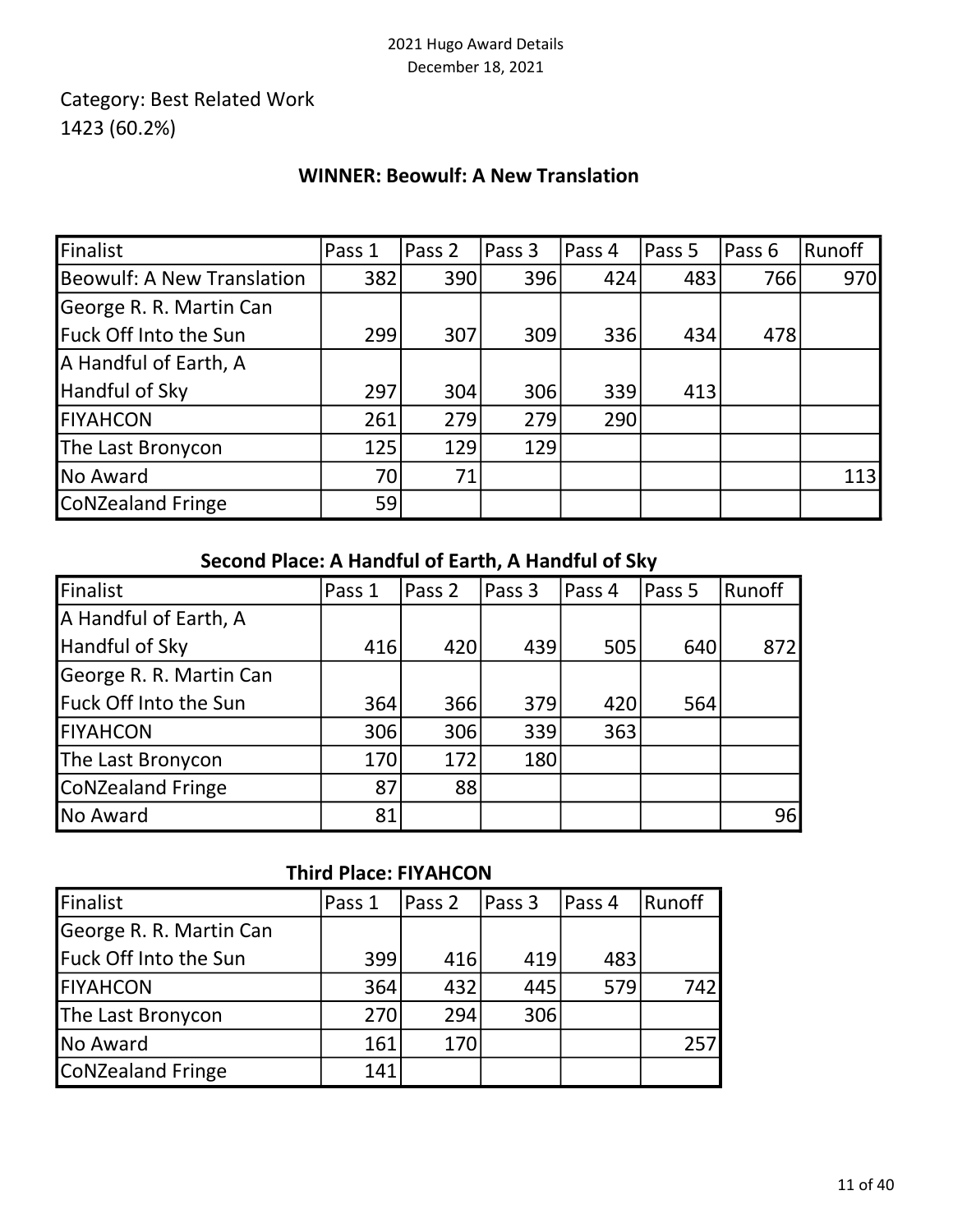### Fourth Place: George R. R. Martin Can Fuck Off Into the Sun

| Finalist                     | Pass 1 | Pass 2 | Pass 3 | Runoff |
|------------------------------|--------|--------|--------|--------|
| George R. R. Martin Can      |        |        |        |        |
| <b>Fuck Off Into the Sun</b> | 511    | 515    | 604    | 753    |
| The Last Bronycon            | 315    | 332    | 454    |        |
| CoNZealand Fringe            | 265    | 275    |        |        |
| No Award                     | 176    |        |        | 358    |

#### Fifth Place: The Last Bronycon

| <b>IFinalist</b>  | lPass 1 | <b>Pass 2</b> | <b>IRunoff</b> |
|-------------------|---------|---------------|----------------|
| The Last Bronycon | 41 I    | 435           | 676            |
| CoNZealand Fringe | 398     | 409           |                |
| <b>No Award</b>   | 185     |               |                |

### Sixth Place: CoNZealand Fringe

| Finalist          | <b>IPass 1</b> | <b>Runoff</b> |
|-------------------|----------------|---------------|
| CoNZealand Fringe |                |               |
| <b>No Award</b>   | 265            |               |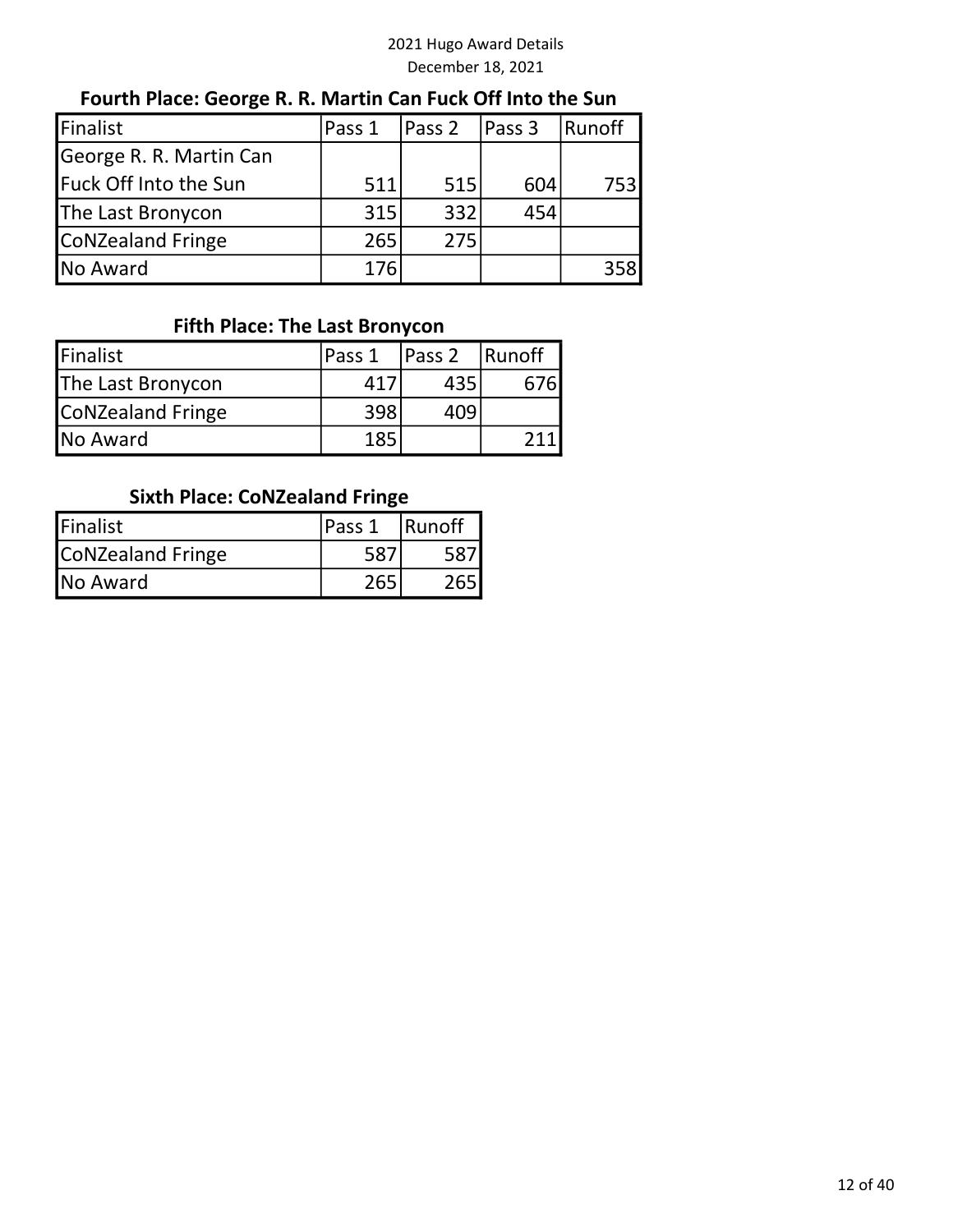## Category: Best Graphic Story or Comic Cast Ballots 1048 (44.4%)

### WINNER: Parable of the Sower: A Graphic Novel Adaptation

| Finalist                        | Pass 1 | Pass <sub>2</sub> | Pass 3 | Pass 4 | Pass 5 | Pass 6 | Runoff       |
|---------------------------------|--------|-------------------|--------|--------|--------|--------|--------------|
| Ghost-Spider vol. 1: Dog        |        |                   |        |        |        |        |              |
| Days Are Over                   | 320    | 320               | 329    | 342    | 375    | 454    |              |
| Parable of the Sower: A         |        |                   |        |        |        |        |              |
| <b>Graphic Novel Adaptation</b> | 292    | 293               | 314    | 331    | 393    | 501    | 756 <b>1</b> |
| Monstress, vol. 5: Warchild     | 148    | 149               | 165    | 182    | 242    |        |              |
| Once & Future vol. 1: The       |        |                   |        |        |        |        |              |
| King Is Undead                  | 114    | 114               | 123    | 174    |        |        |              |
| DIE, Volume 2: Split the        |        |                   |        |        |        |        |              |
| Party                           | 105    | 105               | 115    |        |        |        |              |
| Invisible Kingdom, vol. 2:      |        |                   |        |        |        |        |              |
| Edge of Everything              | 69     | 70                |        |        |        |        |              |
| No Award                        | 40     |                   |        |        |        |        | 55           |

### Second Place: Ghost-Spider vol. 1: Dog Days Are Over

| Finalist                    | Pass 1 | Pass 2 | Pass 3 | Pass 4 | Pass 5 | Runoff |
|-----------------------------|--------|--------|--------|--------|--------|--------|
| Ghost-Spider vol. 1: Dog    |        |        |        |        |        |        |
| Days Are Over               | 370    | 370    | 388    | 405    | 492    | 720    |
| Monstress, vol. 5: Warchild | 214    | 215    | 244    | 277    | 395    |        |
| Once & Future vol. 1: The   |        |        |        |        |        |        |
| King Is Undead              | 157    | 158    | 178    | 241    |        |        |
| DIE, Volume 2: Split the    |        |        |        |        |        |        |
| Party                       | 122    | 122    | 134    |        |        |        |
| Invisible Kingdom, vol. 2:  |        |        |        |        |        |        |
| Edge of Everything          | 94     | 95     |        |        |        |        |
| No Award                    | 45     |        |        |        |        | 82     |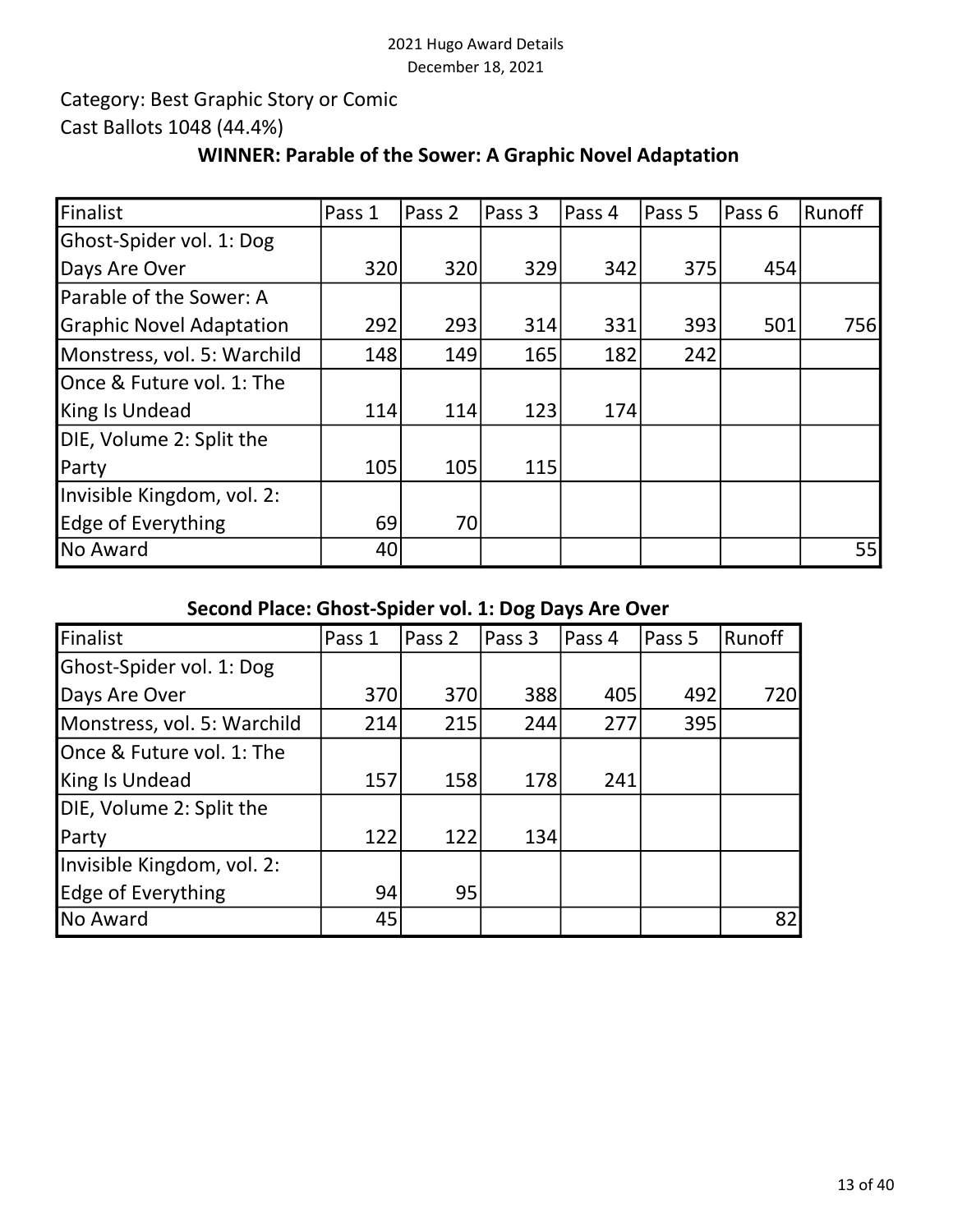| Finalist                    | Pass 1 | Pass 2 | Pass 3 | Pass 4 | Runoff |  |  |  |
|-----------------------------|--------|--------|--------|--------|--------|--|--|--|
| Monstress, vol. 5: Warchild | 284    | 285    | 344    | 398    | 636    |  |  |  |
| Once & Future vol. 1: The   |        |        |        |        |        |  |  |  |
| King Is Undead              | 205    | 206    | 243    | 328    |        |  |  |  |
| DIE, Volume 2: Split the    |        |        |        |        |        |  |  |  |
| Party                       | 154    | 154    | 173    |        |        |  |  |  |
| Invisible Kingdom, vol. 2:  |        |        |        |        |        |  |  |  |
| Edge of Everything          | 139    | 141    |        |        |        |  |  |  |
| No Award                    | 51     |        |        |        | 66     |  |  |  |

#### Third Place: Monstress, vol. 5: Warchild

#### Fourth Place: Once & Future vol. 1: The King Is Undead

| Finalist                   | Pass 1 | Pass 2 | Pass 3 | Runoff |
|----------------------------|--------|--------|--------|--------|
| Once & Future vol. 1: The  |        |        |        |        |
| King Is Undead             | 270    | 271    | 371    | 558    |
| Invisible Kingdom, vol. 2: |        |        |        |        |
| Edge of Everything         | 202    | 205    | 261    |        |
| DIE, Volume 2: Split the   |        |        |        |        |
| Party                      | 200    | 201    |        |        |
| No Award                   | 57     |        |        | 68     |

### Fifth Place: Invisible Kingdom, vol. 2: Edge of

| Finalist                   | Pass 1 | Pass 2 | <b>Runoff</b> |
|----------------------------|--------|--------|---------------|
| Invisible Kingdom, vol. 2: |        |        |               |
| <b>Edge of Everything</b>  | 330    | 335    | 531           |
| DIE, Volume 2: Split the   |        |        |               |
| Party                      | 301    | 303    |               |
| No Award                   | 61     |        |               |

#### Sixth Place: DIE, Volume 2: Split the Party

| Finalist                 | lPass 1 | Runoff |
|--------------------------|---------|--------|
| DIE, Volume 2: Split the |         |        |
| <b>Party</b>             | 552     | 551    |
| No Award                 |         |        |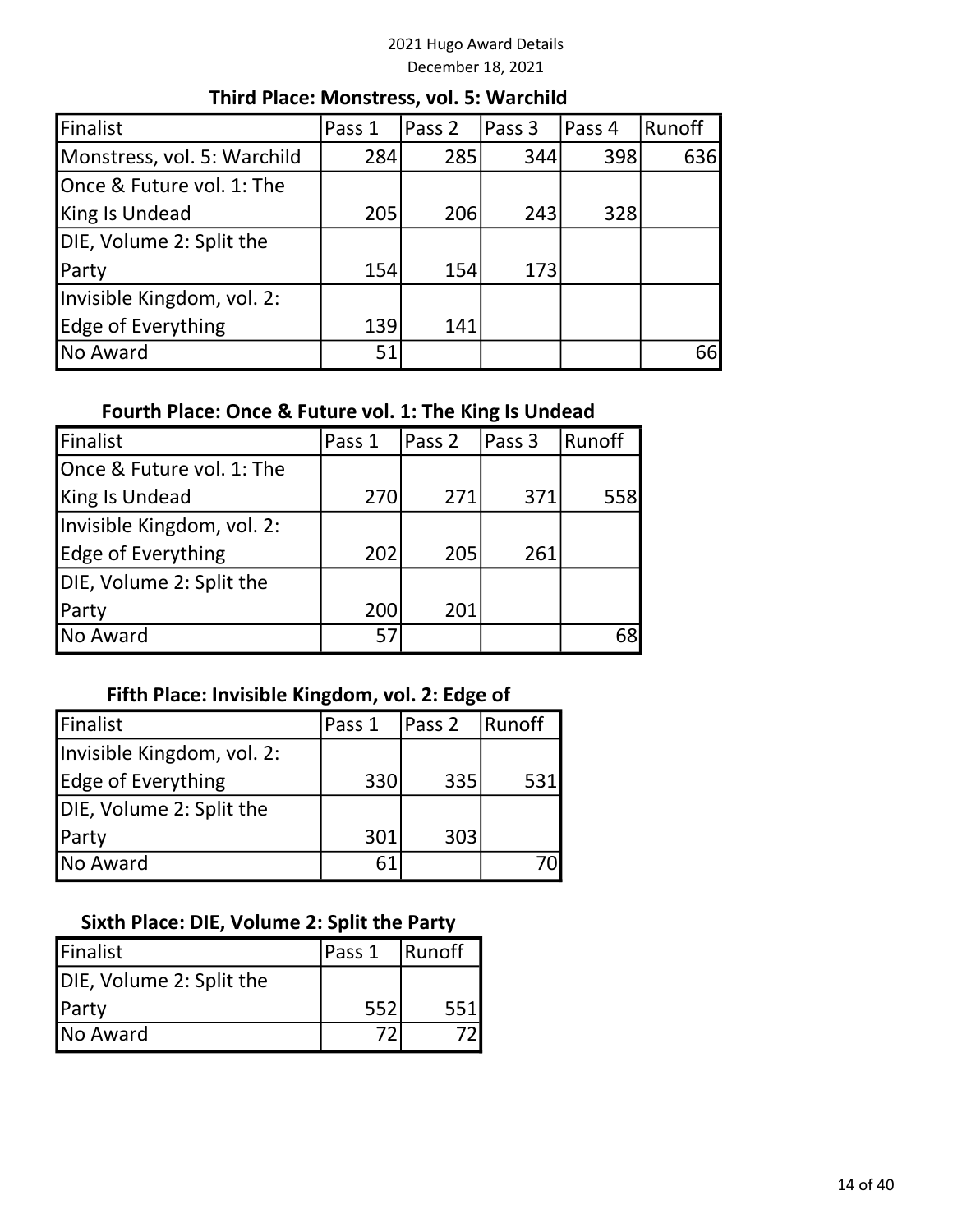## Category: Best Dramatic Presentation, Long Form Cast Ballots 1551 (65.7%)

#### WINNER: The Old Guard

| Finalist                        | Pass 1 | Pass 2 | Pass 3 | Pass 4 | Pass 5 | Pass 6 | Runoff |
|---------------------------------|--------|--------|--------|--------|--------|--------|--------|
| The Old Guard                   | 406    | 408    | 442    | 492    | 571    | 715    | 1026   |
| <b>Birds of Prey</b>            | 298    | 298    | 323    | 382    | 436    | 552    |        |
| Soul                            | 264    | 265    | 302    | 337    | 425    |        |        |
| <b>Eurovision Song Contest:</b> |        |        |        |        |        |        |        |
| The Story of Fire Saga          | 218    | 218    | 225    |        |        |        |        |
| Palm Springs                    | 214    | 214    | 235    | 254    |        |        |        |
| Tenet                           | 151    | 152    |        |        |        |        |        |
| No Award                        | 63     |        |        |        |        |        | 118    |

### Second Place: Birds of Prey

| Finalist                        | Pass 1 | Pass 2 | Pass 3 | Pass 4 | Pass 5 | Runoff |
|---------------------------------|--------|--------|--------|--------|--------|--------|
| <b>Birds of Prey</b>            | 420    | 420    | 477    | 576    | 689    | 1008   |
| Soul                            | 331    | 332    | 387    | 444    | 590    |        |
| <b>Eurovision Song Contest:</b> |        |        |        |        |        |        |
| The Story of Fire Saga          | 266    | 267    | 278    |        |        |        |
| Palm Springs                    | 255    | 255    | 289    | 323    |        |        |
| Tenet                           | 196    | 198    |        |        |        |        |
| No Award                        | 67     |        |        |        |        | 129    |

### Third Place: Soul

| Finalist                        | Pass 1 | Pass <sub>2</sub> | Pass 3 | Pass 4 | Runoff |
|---------------------------------|--------|-------------------|--------|--------|--------|
| Soul                            | 433    | 434               | 522    | 737    | 962    |
| <b>Eurovision Song Contest:</b> |        |                   |        |        |        |
| The Story of Fire Saga          | 359    | 360               | 385    | 452    |        |
| <b>Palm Springs</b>             | 318    | 318               | 371    |        |        |
| <b>Tenet</b>                    | 246    | 248               |        |        |        |
| No Award                        |        |                   |        |        | 113    |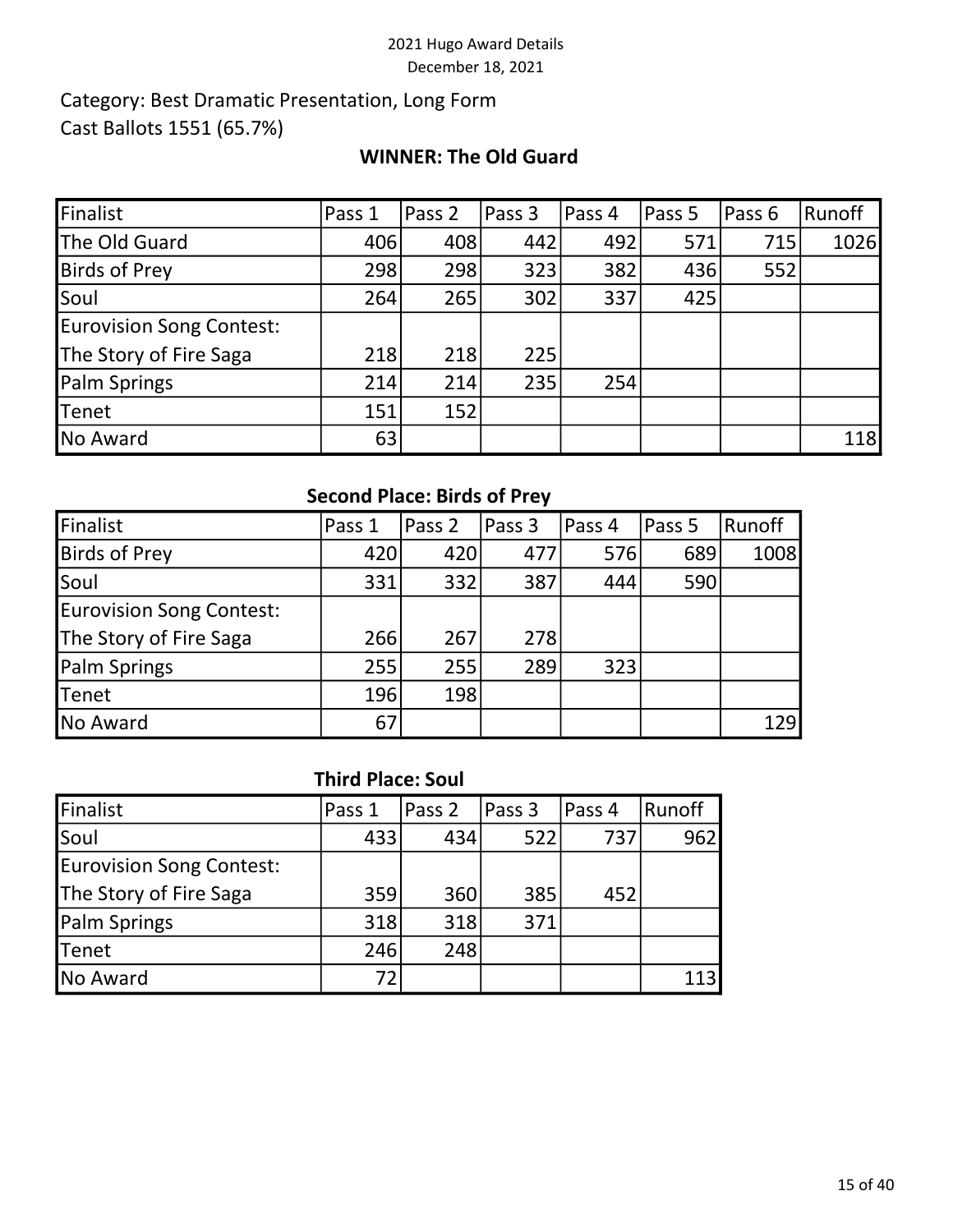# Fourth Place: Palm Springs

| Finalist                 | Pass 1 | lPass 2 | Pass 3 | Runoff |
|--------------------------|--------|---------|--------|--------|
| Eurovision Song Contest: |        |         |        |        |
| The Story of Fire Saga   | 428    | 430     | 502    |        |
| <b>Palm Springs</b>      | 404    | 404     | 529    | 745    |
| <b>Tenet</b>             | 357    | 362     |        |        |
| <b>No Award</b>          | 91     |         |        |        |

# Fifth Place: Eurovision Song Contest: The Story of Fire

| <b>Finalist</b>          | Pass 1 | <b>Pass 2</b> | Runoff |
|--------------------------|--------|---------------|--------|
| Eurovision Song Contest: |        |               |        |
| The Story of Fire Saga   | 554    | 559           | 786    |
| <b>Tenet</b>             | 504    | 521           |        |
| No Award                 |        |               |        |

# Sixth Place: Tenet

| <b>Finalist</b> | <b>IPass 1</b> | <b>Runoff</b> |
|-----------------|----------------|---------------|
| <b>I</b> Tenet  |                |               |
| <b>No Award</b> | 166            | 166           |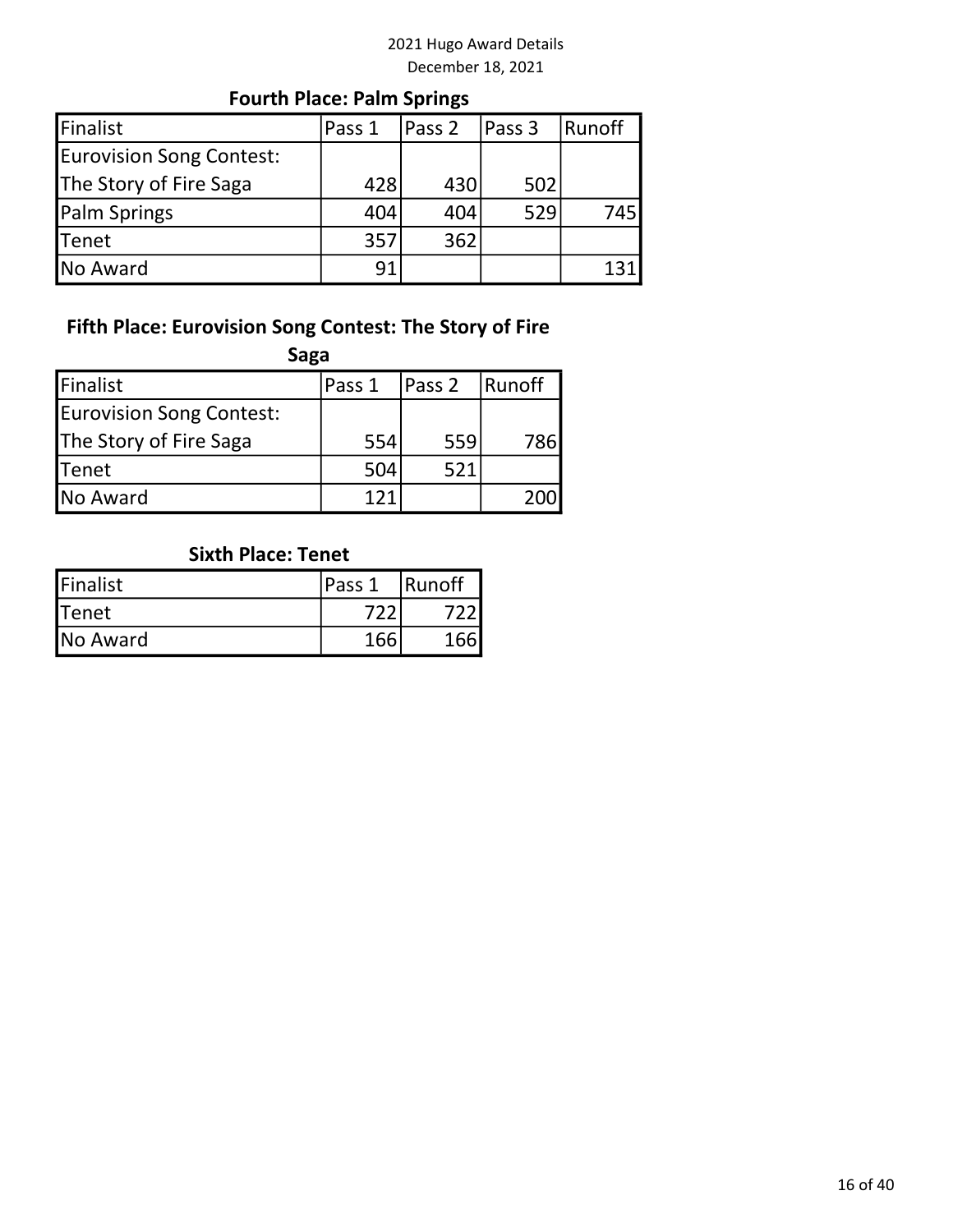# Category: Best Dramatic Presentation, Short Form Cast Ballots 1667 (70.6%)

### WINNER: The Good Place "Whenever You're Ready"

| Finalist                     | Pass 1 | Pass 2 | Pass 3 | Pass 4 | Pass 5 | Runoff |
|------------------------------|--------|--------|--------|--------|--------|--------|
| The Good Place "Whenever     |        |        |        |        |        |        |
| You're Ready"                | 630    | 631    | 633    | 674    | 793    | 1189   |
| The Expanse "Gaaugamela"     | 315    | 317    | 349    | 369    | 425    |        |
| She-Ra and the Princesses of |        |        |        |        |        |        |
| Power "Heart"                | 244    | 244    | 264    | 272    |        |        |
| The Mandalorian "Chapter     |        |        |        |        |        |        |
| 16: The Rescue"              | 172    | 172    | 172    | 307    | 348    |        |
| The Mandalorian "Chapter     |        |        |        |        |        |        |
| 13: The Jedi"                | 155    | 155    | 155    |        |        |        |
| Doctor Who "Fugitive of the  |        |        |        |        |        |        |
| Judoon"                      | 151    | 151    | 151    |        |        |        |
| No Award                     | 32     |        |        |        |        | 72     |

# Second Place: The Expanse: "Gaugamela"

| Finalist                     | Pass 1 | Pass 2 | Pass 3 | Pass 4 | Pass 5 | Runoff |
|------------------------------|--------|--------|--------|--------|--------|--------|
| The Expanse "Gaaugamela"     | 449    | 452    | 481    | 543    | 692    | 994    |
| She-Ra and the Princesses of |        |        |        |        |        |        |
| Power "Heart"                | 369    | 369    | 383    | 424    |        |        |
| The Mandalorian "Chapter     |        |        |        |        |        |        |
| 16: The Rescue"              | 266    | 266    | 414    | 474    | 601    |        |
| Doctor Who "Fugitive of the  |        |        |        |        |        |        |
| Judoon"                      | 232    | 232    | 242    |        |        |        |
| The Mandalorian "Chapter     |        |        |        |        |        |        |
| 13: The Jedi"                | 210    | 210    |        |        |        |        |
| No Award                     | 42     |        |        |        |        | 69     |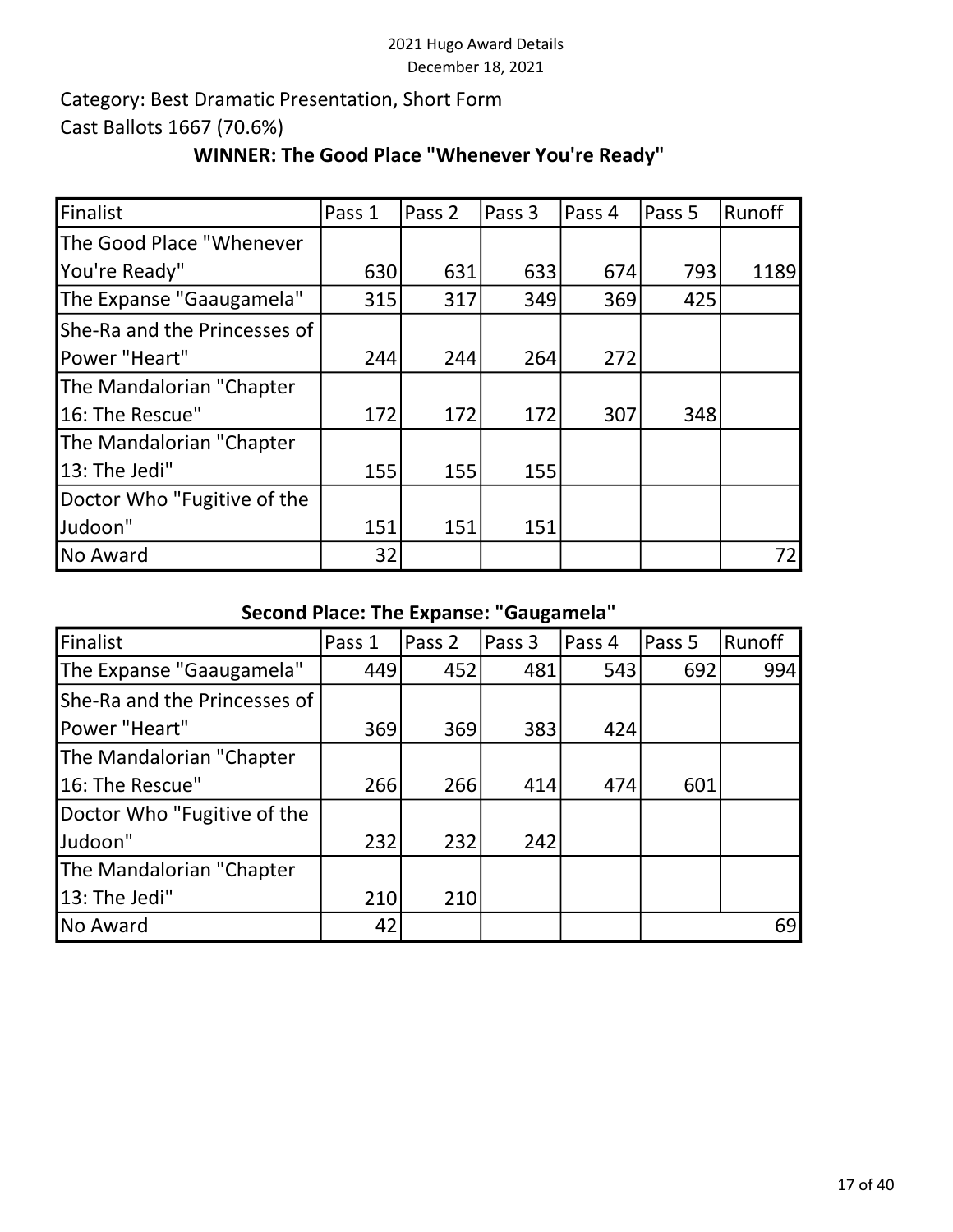#### Third Place: The Mandalorian "Chapter 16: The Rescue"

| Finalist                     | Pass 1 | Pass 2 | Pass 3 | Pass 4 | Runoff |
|------------------------------|--------|--------|--------|--------|--------|
| She-Ra and the Princesses of |        |        |        |        |        |
| Power "Heart"                | 427    | 429    | 450    | 528    |        |
| The Mandalorian "Chapter     |        |        |        |        |        |
| 16: The Rescue"              | 339    | 339    | 589    | 714    | 994    |
| Doctor Who "Fugitive of the  |        |        |        |        |        |
| Judoon"                      | 329    | 330    | 349    |        |        |
| The Mandalorian "Chapter     |        |        |        |        |        |
| 13: The Jedi"                | 313    | 313    |        |        |        |
| No Award                     | 54     |        |        |        | 98     |

# Fourth Place: "Chapter 13: The Jedi"

| Finalist                     | Pass 1 | Pass 2 | Pass 3 | Runoff |
|------------------------------|--------|--------|--------|--------|
| The Mandalorian "Chapter     |        |        |        |        |
| 13: The Jedi"                | 578    | 578    | 699    | 984    |
| She-Ra and the Princesses of |        |        |        |        |
| Power "Heart"                | 451    | 453    | 535    |        |
| Doctor Who "Fugitive of the  |        |        |        |        |
| Judoon"                      | 355    | 356    |        |        |
| No Award                     | 56     |        |        | 100    |

#### Fifth Place: She-Ra and the Princesses of Power

#### "Heart"

| Finalist                     | Pass 1 | Pass 2 | Runoff |
|------------------------------|--------|--------|--------|
| She-Ra and the Princesses of |        |        |        |
| Power "Heart"                | 586    | 589    | 824    |
| Doctor Who "Fugitive of the  |        |        |        |
| Judoon"                      | 524    | 527    |        |
| No Award                     | 73     |        |        |

### Sixth Place: Doctor Who "Fugitive of the Judoon"

| Finalist                    | lPass 1 | <b>Runoff</b> |
|-----------------------------|---------|---------------|
| Doctor Who "Fugitive of the |         |               |
| Judoon"                     | 849     | 848           |
| <b>No Award</b>             | 93      |               |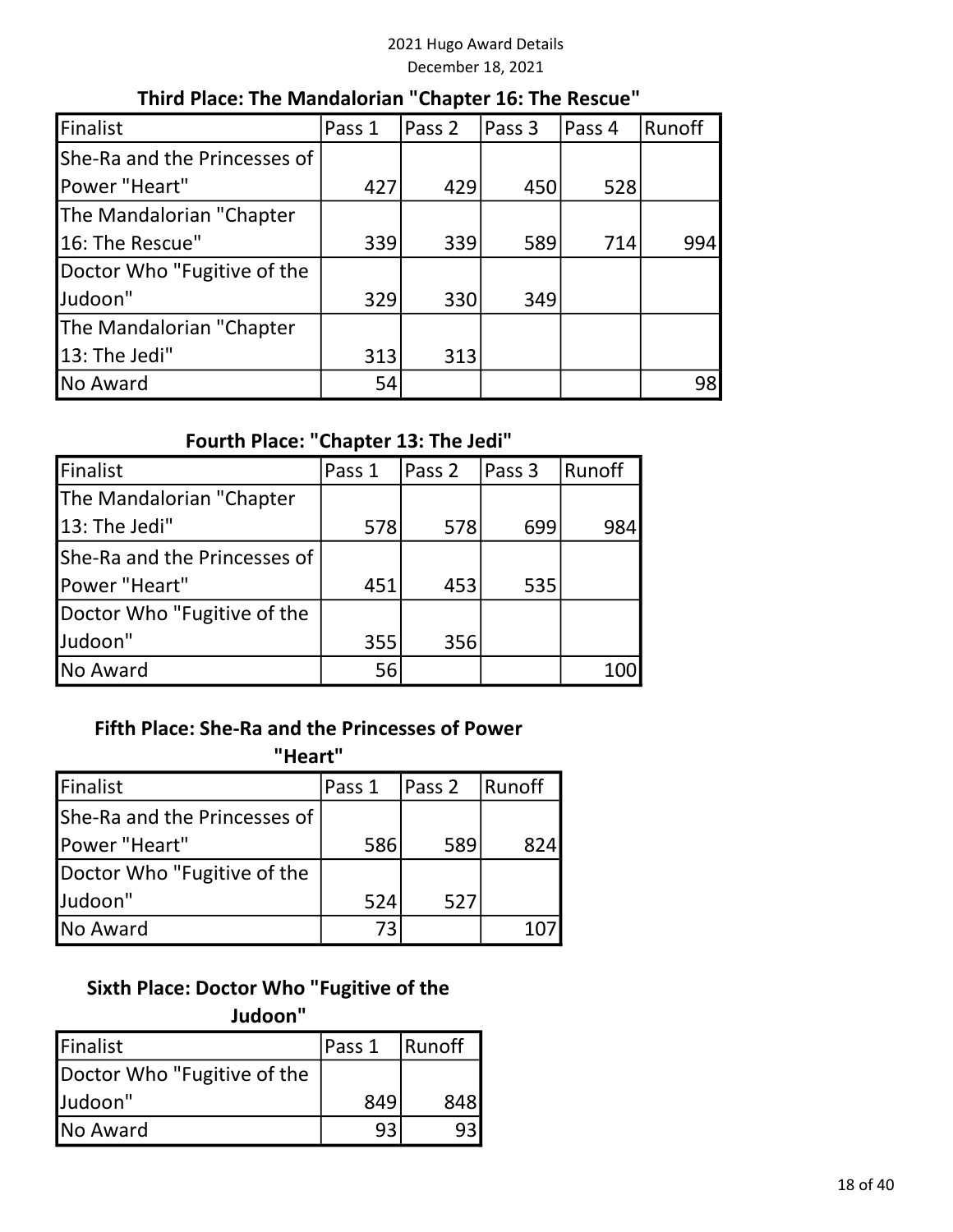## Category: Best Editor, Short Form Cast Ballots 951 (40.3%)

#### WINNER: Ellen Datlow

| Finalist                   | Pass 1 | Pass 2 | Pass 3 | Pass 4 | Pass 5 | Pass 6 | Runoff |
|----------------------------|--------|--------|--------|--------|--------|--------|--------|
| Mur Lafferty & S. B. Divya | 227    | 227    | 240    | 259    | 293    | 370    |        |
| <b>Ellen Datlow</b>        | 203    | 203    | 222    | 263    | 319    | 436    | 656    |
| Neil Clarke                | 180    | 181    | 206    | 229    | 268    |        |        |
| Jonathan Strahan           | 130    | 130    | 141    | 154    |        |        |        |
| Sheila Williams            | 113    | 114    | 130    |        |        |        |        |
| C. C. Finlay               | 98     | 98     |        |        |        |        |        |
| No Award                   | 37     |        |        |        |        |        | 56     |

### Second Place: Mur Lafferty & S. B. Divya

| Finalist                   | Pass 1 | Pass 2 | Pass 3 | Pass 4 | Pass 5 | <b>Runoff</b> |
|----------------------------|--------|--------|--------|--------|--------|---------------|
| Mur Lafferty & S. B. Divya | 264    | 264    | 287    | 331    | 391    | 632           |
| Neil Clarke                | 213    | 214    | 252    | 301    | 387    |               |
| Jonathan Strahan           | 155    | 155    | 171    |        |        |               |
| Sheila Williams            | 152    | 153    | 178    | 224    |        |               |
| C. C. Finlay               | 119    | 119    |        |        |        |               |
| No Award                   | 37     |        |        |        |        | 58            |

## Third Place: Neil Clarke

| Finalist         | lPass 1 | Pass <sub>2</sub> | Pass 3 | Pass 4 | Runoff |
|------------------|---------|-------------------|--------|--------|--------|
| Neil Clarke      | 259     | 260               | 319    | 405    | 609    |
| Sheila Williams  | 198     | 199               | 245    | 326    |        |
| Jonathan Strahan | 183     | 183               | 215    |        |        |
| C. C. Finlay     | 167     | 167               |        |        |        |
| No Award         |         |                   |        |        | 60     |

## Fourth Place: Sheila Williams

| Finalist         | Pass 1 | Pass 2 | Pass 3 | <b>Runoff</b> |
|------------------|--------|--------|--------|---------------|
| Sheila Williams  | 250    | 252    | 349    | 579           |
| Jonathan Strahan | 248    | 248    | 332    |               |
| C. C. Finlay     | 230    | 230    |        |               |
| No Award         | 46     |        |        |               |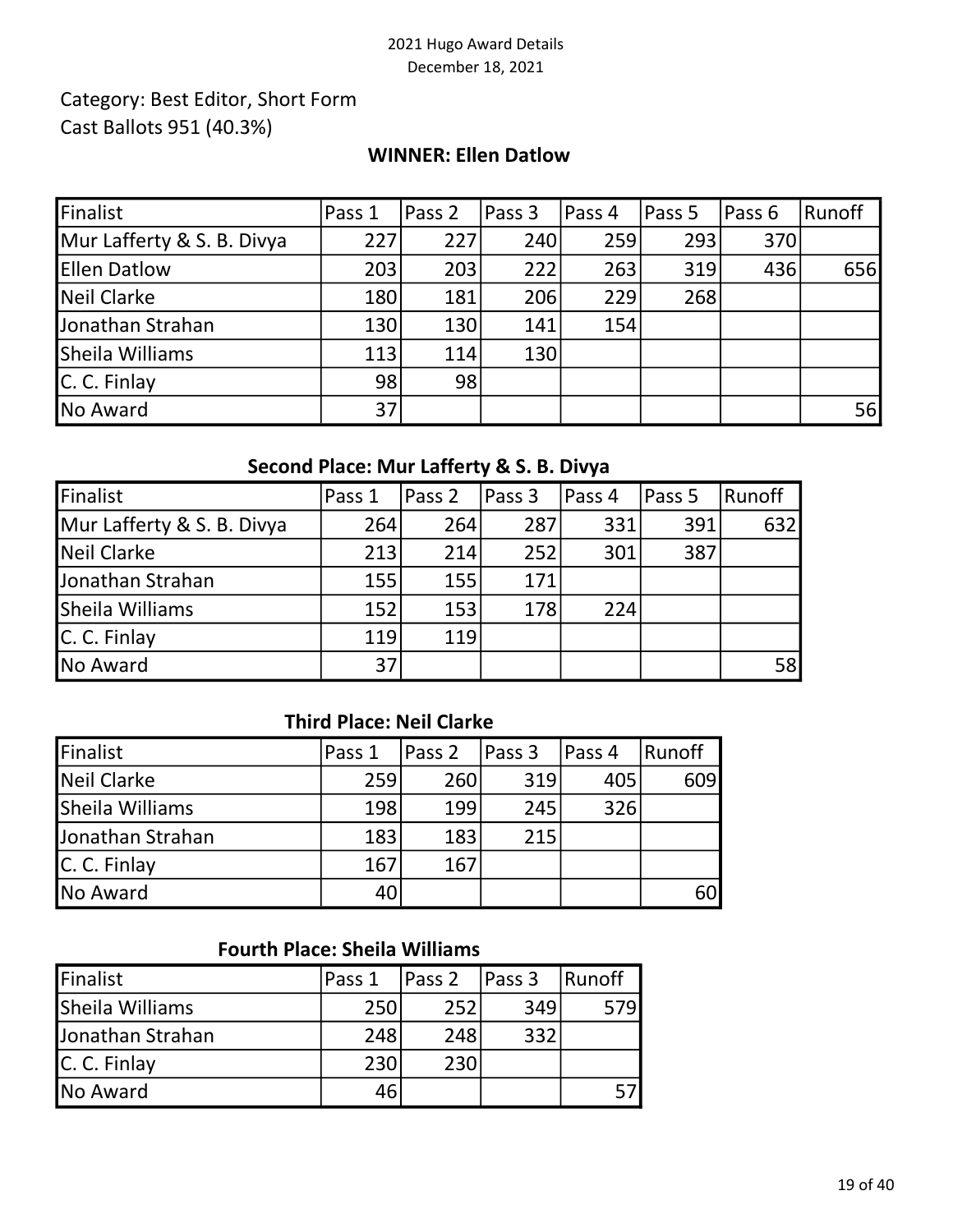## Fifth Place: Jonathan Strahan

| Finalist         | lPass 1 | Pass <sub>2</sub> | <b>Runoff</b> |
|------------------|---------|-------------------|---------------|
| Jonathan Strahan | 331     | 331               |               |
| C. C. Finlay     | 306     | 307               |               |
| No Award         |         |                   |               |

# Sixth Place: C. C. Finlay

| Finalist     | Pass 1 | Runoff |
|--------------|--------|--------|
| C. C. Finlay |        |        |
| No Award     | 68     |        |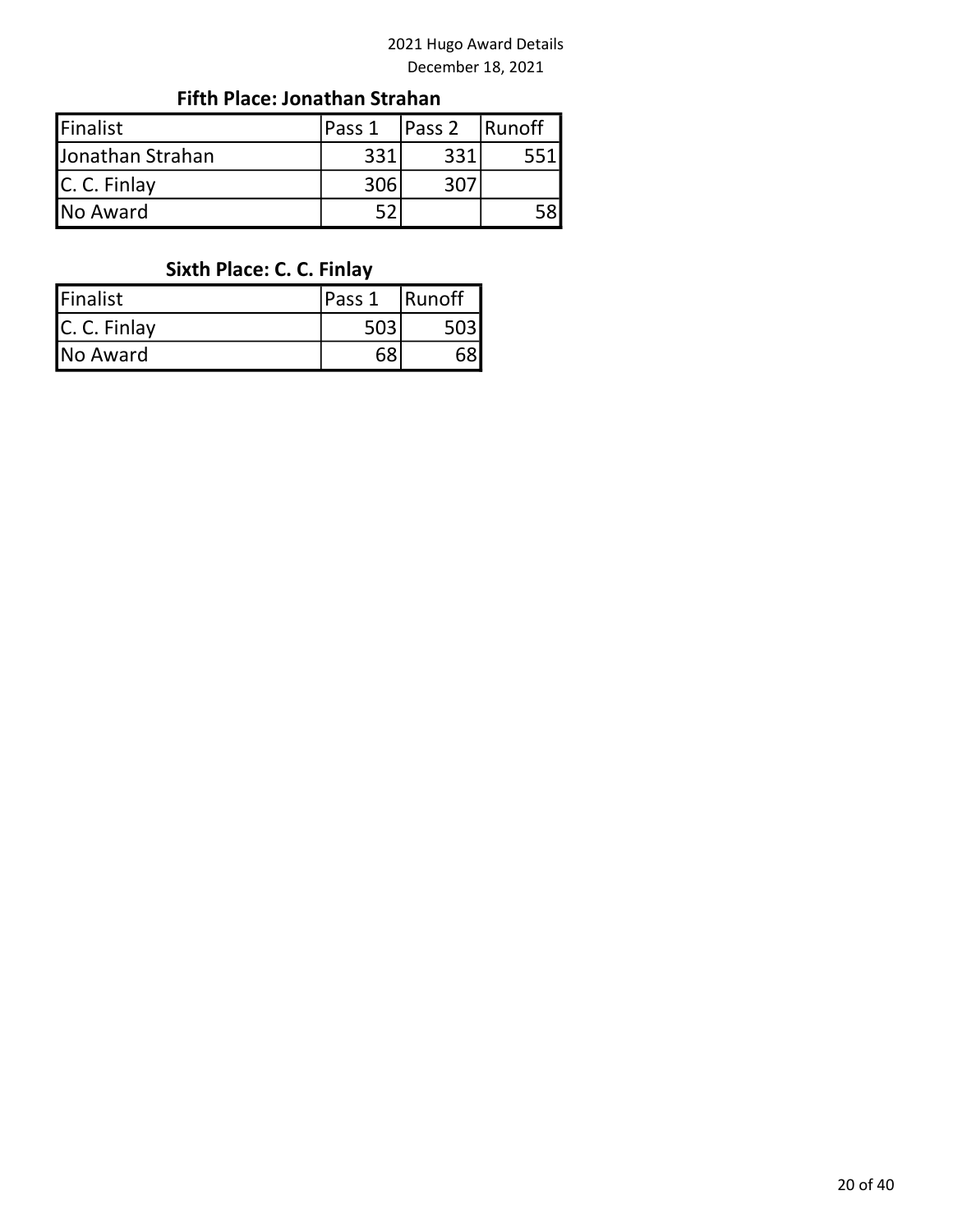## Category: Best Editor, Long Form Cast Ballots 667 (28.2%)

#### WINNER: Diana M. Pho

| Finalist          | Pass 1 | Pass 2 | Pass 3 | Pass 4 | <b>Pass 5</b> | lPass 6 | Runoff |
|-------------------|--------|--------|--------|--------|---------------|---------|--------|
| Navah Wolfe       | 183    | 189    | 192    | 192    | 208           |         |        |
| Sheila E. Gilbert | 176    | 181    | 189    | 190    | 211           | 269     |        |
| Diana M. Pho      | 160    | 177    | 195    | 195    | 222           | 311     | 454    |
| No Award          | 68     | 68     | 68     |        |               |         | 86     |
| <b>Brit Hvide</b> | 64     | 67     | 74     | 74     |               |         |        |
| Nivia Evans       | 43     | 47     |        |        |               |         |        |
| Sarah Guan        | 41     |        |        |        |               |         |        |

## Second Place: Navah Wolfe

| Finalist          | Pass 1 | lPass 2 | Pass 3 | Pass 4 | Pass 5 | Runoff |
|-------------------|--------|---------|--------|--------|--------|--------|
| Navah Wolfe       | 241    | 249     | 249    | 267    | 322    | 468    |
| Sheila E. Gilbert | 189    | 196     | 197    | 215    | 261    |        |
| <b>Brit Hvide</b> | 85     | 98      | 98     | 129    |        |        |
| No Award          | 70     | 70      |        |        |        | 88     |
| Sarah Guan        | 69     | 87      | 87     |        |        |        |
| Nivia Evans       | 53     |         |        |        |        |        |

## Third Place: Sheila Gilbert

| Finalist          | Pass 1 | Pass 2 | Pass 3 | Runoff |
|-------------------|--------|--------|--------|--------|
| Sheila E. Gilbert | 258    | 273    | 275    | 450    |
| <b>Brit Hvide</b> | 119    | 135    | 135    |        |
| Sarah Guan        | 106    | 136    | 136    |        |
| No Award          | 76     | 77     |        | 79     |
| Nivia Evans       | 73     |        |        |        |

# Fourth Place: Sarah Guan

| Finalist          | Pass 1 | Pass 2 | Pass 3 | 'Runoff |
|-------------------|--------|--------|--------|---------|
| <b>Brit Hvide</b> | 160    | 162    | 194    |         |
| Sarah Guan        | 154    | 154    | 227    | 370l    |
| Nivia Evans       | 121    | 123    |        |         |
| No Award          | 92     |        |        |         |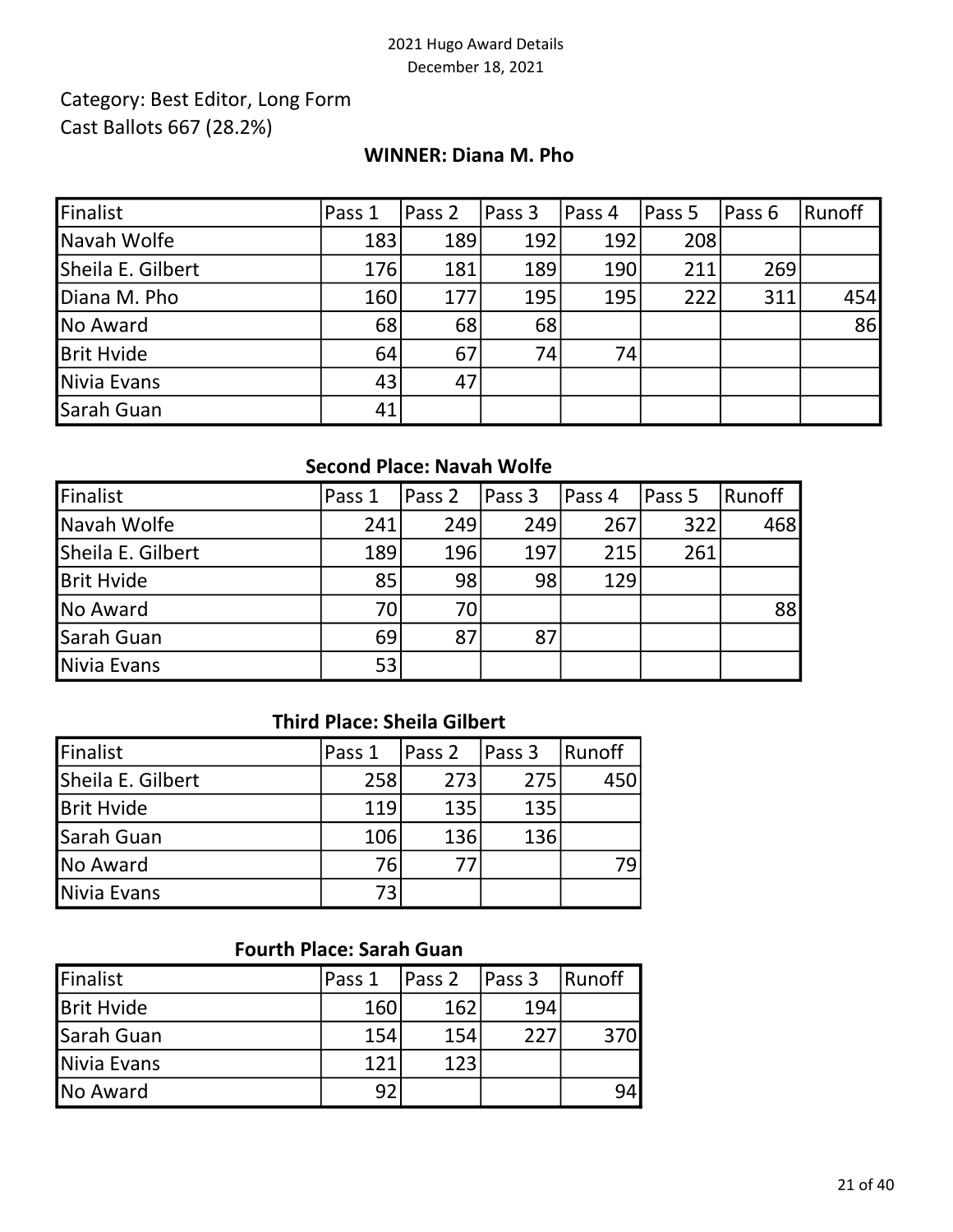### Fifth Place: Brit Hvide

| Finalist          | Pass 1 | Pass 2 | Runoff |
|-------------------|--------|--------|--------|
| <b>Brit Hvide</b> | ว 1 ว  | 214    |        |
| Nivia Evans       | 179    | 181    |        |
| No Award          | 93     |        |        |

### Sixth Place: Nivia Evans

| Finalist    | Pass 1 | Runoff |
|-------------|--------|--------|
| Nivia Evans |        |        |
| No Award    |        |        |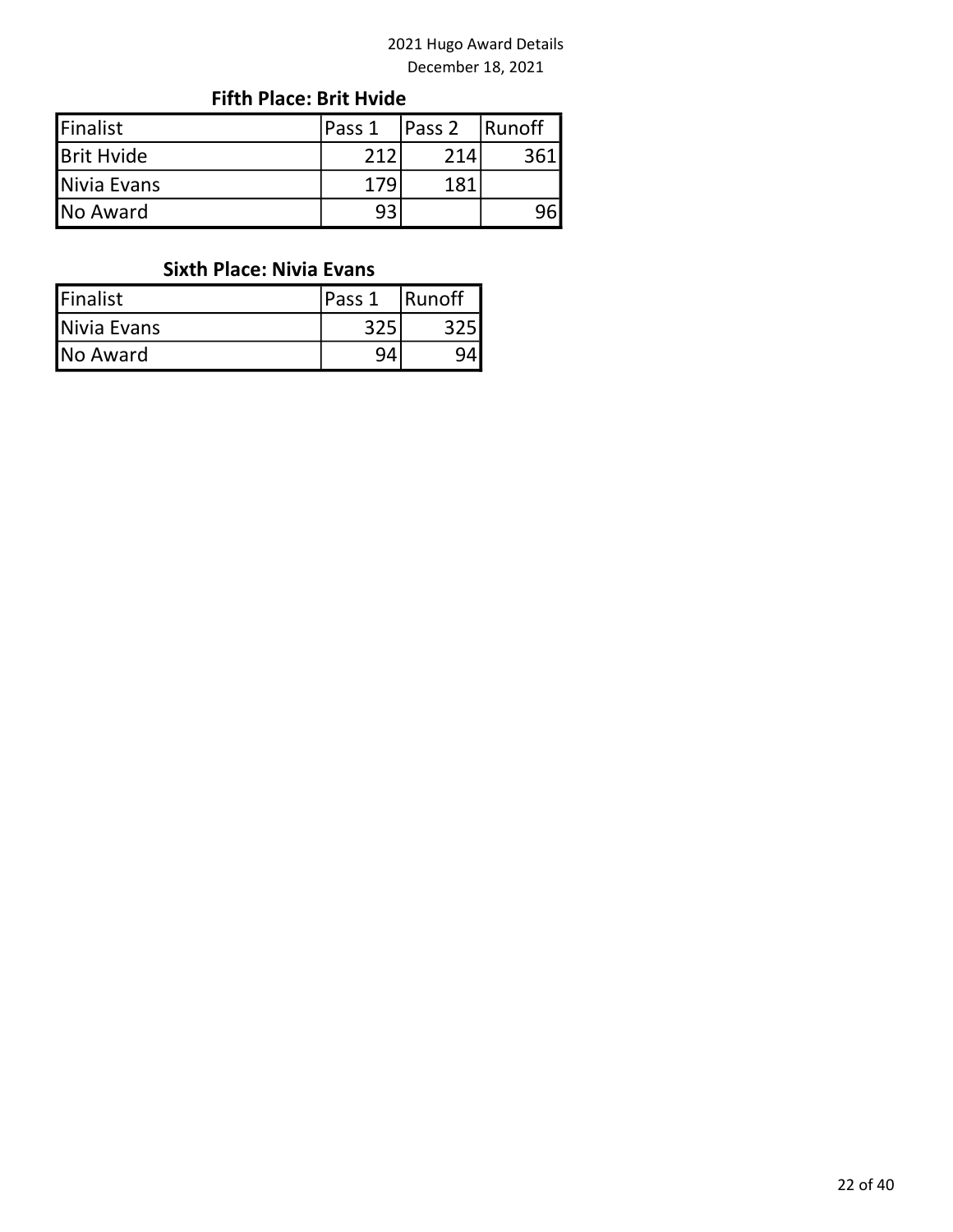## Category: Best Professional Artist Cast Ballots 924 (39.1%)

#### WINNER: Rovina Cai

| Finalist          | Pass 1          | Pass 2 | Pass 3 | Pass 4 | Pass 5 | Pass 6 | Runoff |
|-------------------|-----------------|--------|--------|--------|--------|--------|--------|
| John Picacio      | 221             | 221    | 235    | 275    | 315    | 412    |        |
| Rovina Cai        | 211             | 211    | 239    | 282    | 360    | 441    | 682    |
| Maurizio Manzieri | 149             | 149    | 155    | 177    | 209    |        |        |
| Tommy Arnold      | 132             | 133    | 144    | 163    |        |        |        |
| <b>Galen Dara</b> | 119             | 119    | 138    |        |        |        |        |
| Alyssa Winans     | 92              | 93     |        |        |        |        |        |
| No Award          | 35 <sub>l</sub> |        |        |        |        |        | 48     |

#### Second Place: John Picacio

| Finalist          | Pass 1 | Pass 2 | Pass 3 | Pass 4 | Pass 5 | Runoff     |
|-------------------|--------|--------|--------|--------|--------|------------|
| John Picacio      | 254    | 255    | 285    | 347    | 465    | <b>755</b> |
| Maurizio Manzieri | 173    | 173    | 188    |        |        |            |
| Tommy Arnold      | 168    | 169    | 193    | 239    |        |            |
| <b>Galen Dara</b> | 160    | 160    | 210    | 266    | 365    |            |
| Alyssa Winans     | 140    | 141    |        |        |        |            |
| No Award          | 37     |        |        |        |        | 43         |

## Third Place: Galen Dara

| Finalist            | lPass 1 | Pass <sub>2</sub> | <b>Pass 3</b> | Pass 4 | Runoff |
|---------------------|---------|-------------------|---------------|--------|--------|
| Maurizio Manzieri   | 209     | 209               | 237           |        |        |
| <b>Tommy Arnold</b> | 208     | 209               | 246           | 327    |        |
| <b>Galen Dara</b>   | 204     | 204               | 274           | 391    | 652I   |
| Alyssa Winans       | 167     | 169               |               |        |        |
| No Award            | 46      |                   |               |        | 53     |

### Fourth Place: Tommy Arnold

| Finalist            | Pass 1 | Pass 2 | Pass 3 | Runoff |
|---------------------|--------|--------|--------|--------|
| <b>Tommy Arnold</b> | 258    | 259    | 357    |        |
| Maurizio Manzieri   | 251    | 251    | 330    |        |
| Alyssa Winans       | 226    | 228    |        |        |
| <b>No Award</b>     | 47     |        |        | 53l    |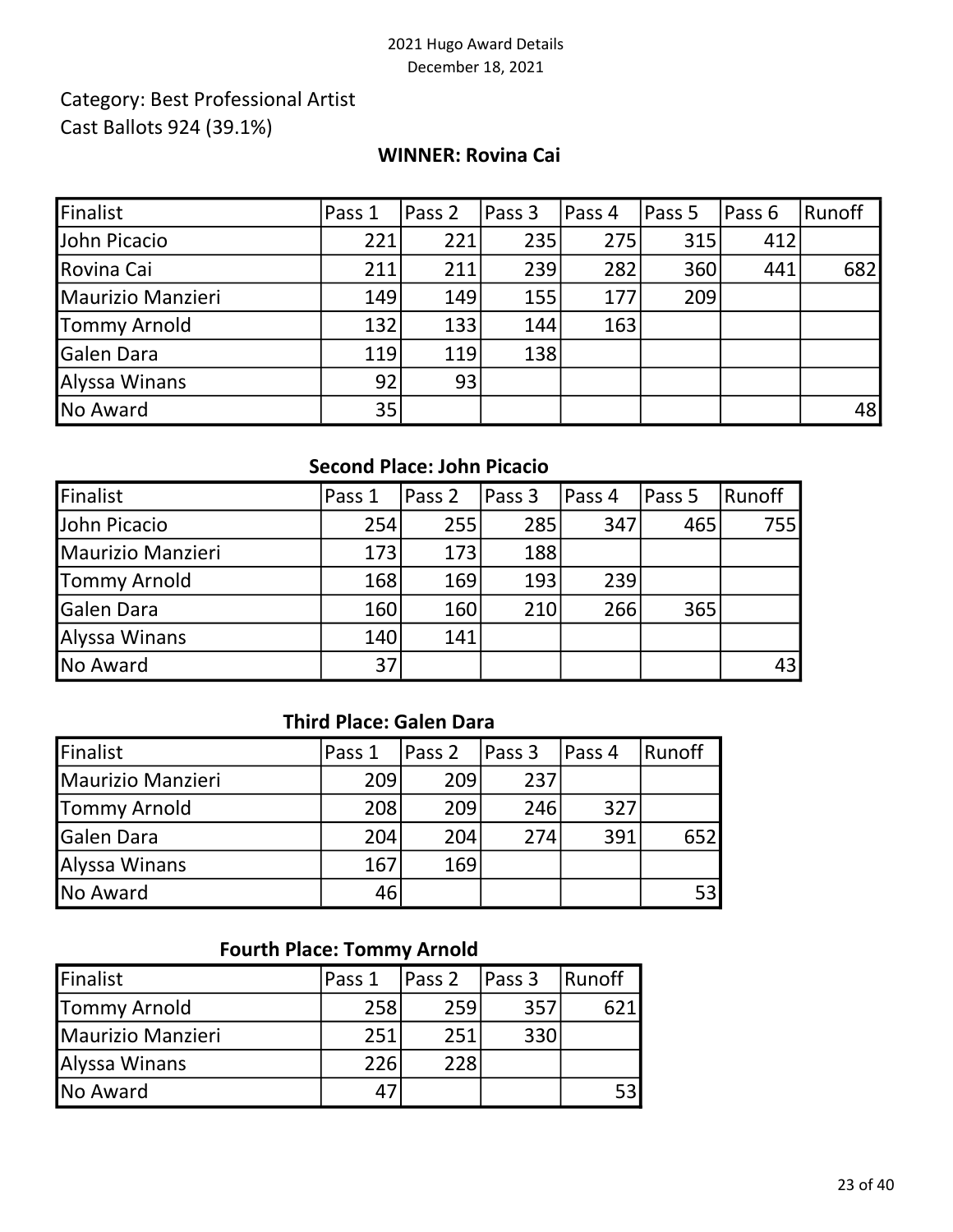### Fifth Place: Maurizio Manzieri

| Finalist          | lPass 1 | Pass 2 | <b>Runoff</b> |
|-------------------|---------|--------|---------------|
| Maurizio Manzieri | 360     | 360    |               |
| Alyssa Winans     | 332     | 335    |               |
| <b>INo Award</b>  |         |        |               |

# Sixth Place: Alyssa Winans

| <b>Finalist</b> | lPass 1 | <b>Runoff</b> |
|-----------------|---------|---------------|
| Alyssa Winans   | 615     | 614 <b>I</b>  |
| No Award        | − ∩     |               |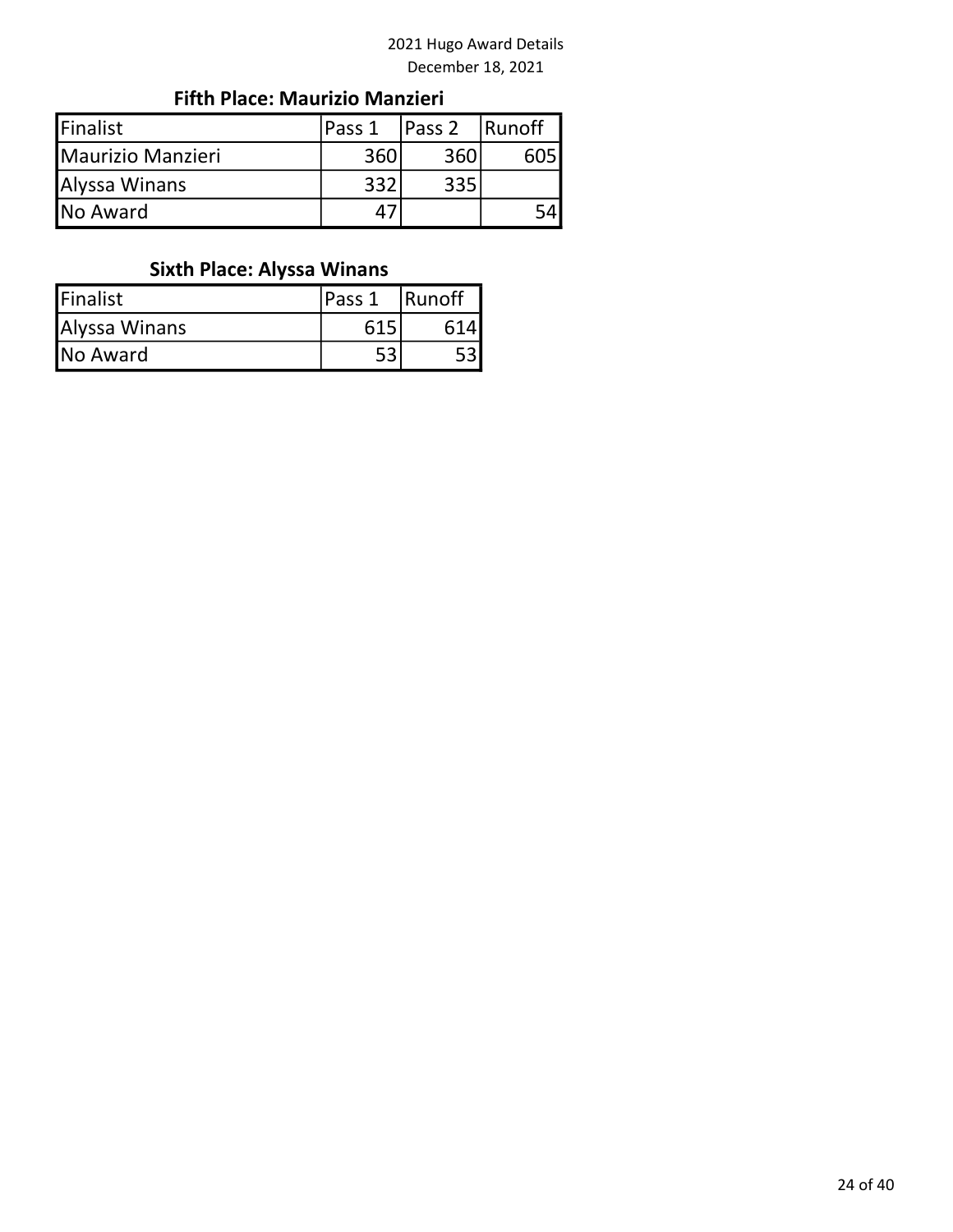# Category: Best Semiprozine

# Cast Ballots 1063 (45%)

#### WINNER: FIYAH Magazine of Black Speculative Fiction

| Finalist                       | Pass 1 | Pass 2 | Pass 3 | Pass 4 | Pass 5 | Pass 6 | Runoff       |
|--------------------------------|--------|--------|--------|--------|--------|--------|--------------|
| <b>FIYAH Magazine of Black</b> |        |        |        |        |        |        |              |
| Speculative Fiction            | 321    | 325    | 325    | 354    | 410    | 496    | 765 <b>1</b> |
| <b>Uncanny Magazine</b>        | 283    | 285    | 285    | 330    | 374    | 449    |              |
| Strange Horizons               | 149    | 149    | 149    | 164    |        |        |              |
| <b>Escape Pod</b>              | 142    | 159    | 159    | 194    | 222    |        |              |
| <b>Beneath Ceaseless Skies</b> | 137    | 141    | 143    |        |        |        |              |
| No Award                       | 53     | 53     |        |        |        |        | 92           |
| Podcastle                      | 31     |        |        |        |        |        |              |

#### Second Place: Uncanny Magazine

| Finalist                       | Pass 1 | Pass 2 | Pass 3 | Pass 4 | Pass 5 | Runoff |
|--------------------------------|--------|--------|--------|--------|--------|--------|
| Uncanny Magazine               | 389    | 389    | 399    | 460    | 560    | 811    |
| Strange Horizons               | 221    | 221    | 227    | 255    |        |        |
| <b>Escape Pod</b>              | 196    | 196    | 228    | 294    | 371    |        |
| <b>Beneath Ceaseless Skies</b> | 169    | 171    | 178    |        |        |        |
| PodCastle                      | 59     | 59     |        |        |        |        |
| No Award                       | 53     |        |        |        |        | 87     |

#### Third Place: Strange Horizons

| Finalist                       | lPass 1 | $\vert$ Pass 2 | Pass 3 | Pass 4 | Runoff |
|--------------------------------|---------|----------------|--------|--------|--------|
| <b>Strange Horizons</b>        | 377     | 377            | 389    | 478    |        |
| <b>Escape Pod</b>              | 256     | 258            | 270    |        |        |
| <b>Beneath Ceaseless Skies</b> | 251     | 251            | 302    | 429    |        |
| PodCastle                      | 83      | 83             |        |        |        |
| <b>No Award</b>                | 55      |                |        |        |        |

## Fourth Place: Escape Pod

| Finalist                | Pass 1 | <b>Pass 2</b> | <b>Pass 3</b> | Runoff |
|-------------------------|--------|---------------|---------------|--------|
| Beneath Ceaseless Skies | 367    | 369           | 395           |        |
| <b>Escape Pod</b>       | 3341   | 341           | 425           | 685    |
| <b>PodCastle</b>        | 126    | 126           |               |        |
| No Award                | 59     |               |               |        |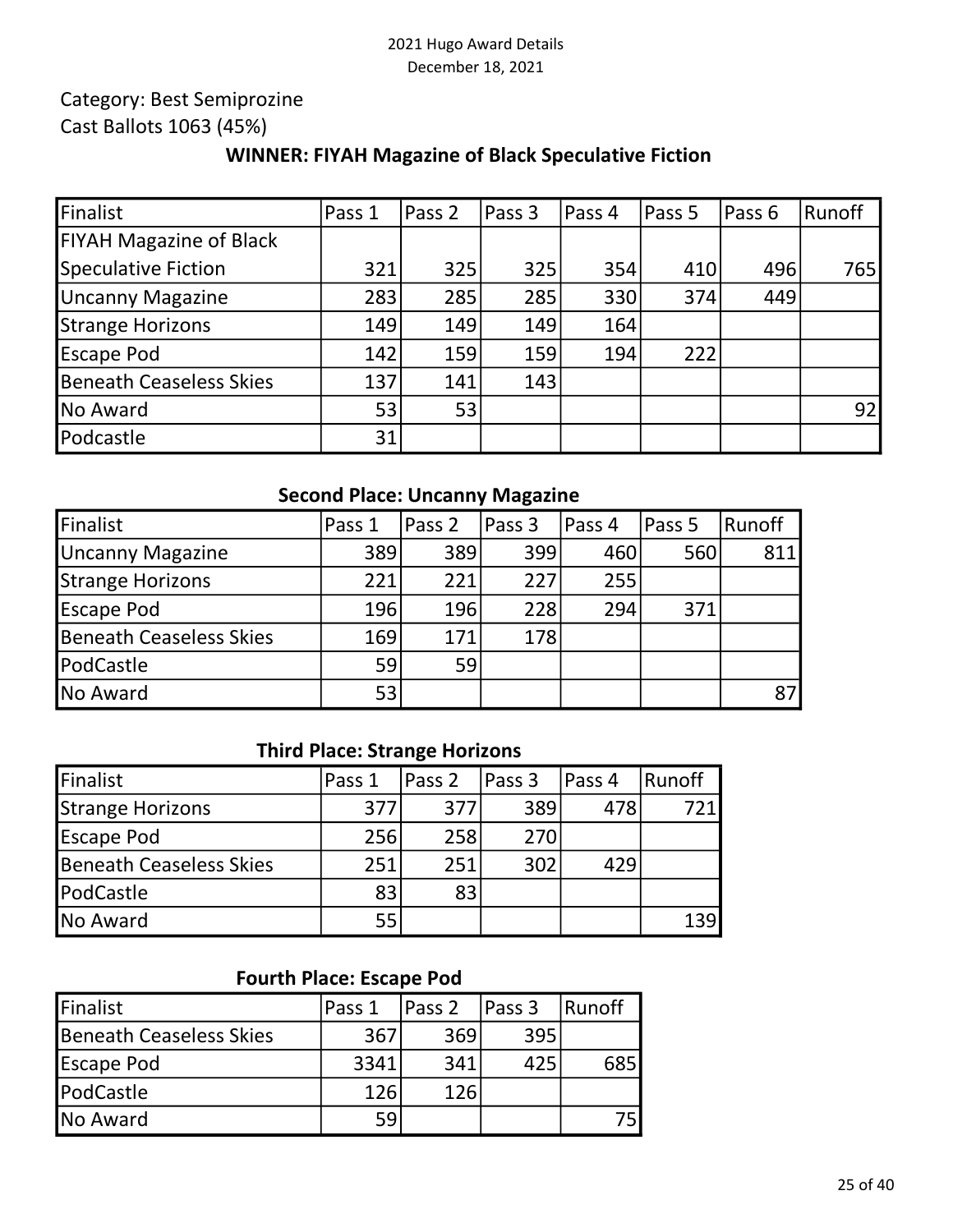#### Fifth Place: Beneath Ceaseless Skies

| <b>IFinalist</b>        | lPass 1 | <b>Runoff</b> |
|-------------------------|---------|---------------|
| Beneath Ceaseless Skies | 498     |               |
| PodCastle               | 241     |               |
| <b>No Award</b>         |         |               |

#### Sixth Place: PodCastle

| Finalist  | lPass 1 | <b>Runoff</b> |
|-----------|---------|---------------|
| PodCastle | 574     |               |
| No Award  |         |               |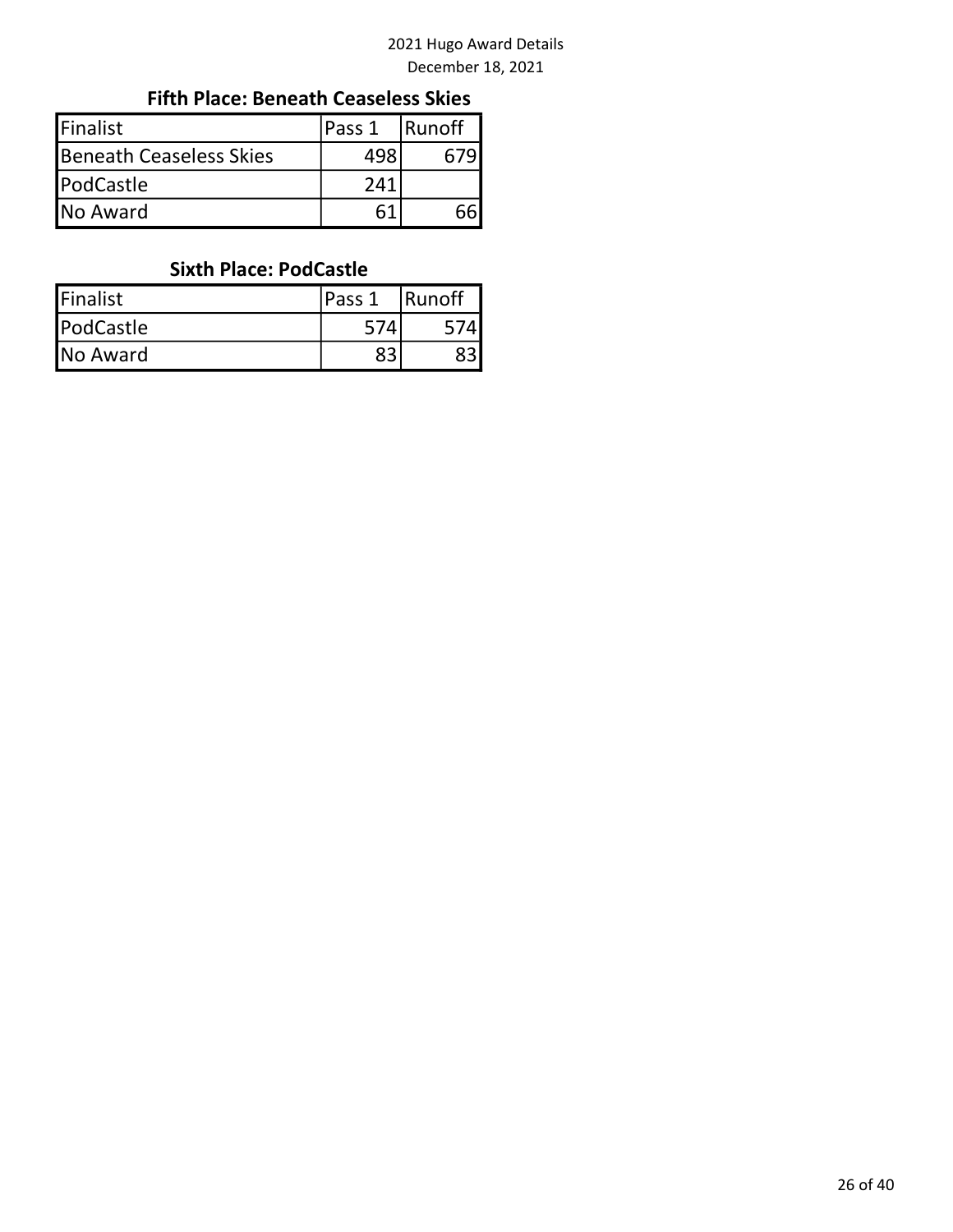## Category: Best Fanzine Cast Ballots 643 (27.2%

#### WINNER: nerds of a feather

| Finalist                         | Pass 1     | Pass 2 | Pass 3 | Pass 4 | Pass 5 | Pass 6 | Runoff          |
|----------------------------------|------------|--------|--------|--------|--------|--------|-----------------|
| Journey Planet                   | 152        | 152    | 162    | 167    | 180    | 211    |                 |
| nerds of a feather               | 120        | 120    | 134    | 157    | 211    | 286    | 388             |
| <b>Unofficial Hugo Book Club</b> |            |        |        |        |        |        |                 |
| Blog                             | <b>110</b> | 111    | 119    | 128    | 151    |        |                 |
| <b>Lady Business</b>             | 107        | 107    | 119    | 128    |        |        |                 |
| The Full Lid                     | 77         | 77     |        |        |        |        |                 |
| <b>Quick Sip Reviews</b>         | 77         | 78     | 87     |        |        |        |                 |
| No Award                         | 52         |        |        |        |        |        | 80 <sup>°</sup> |

### Second Place: Lady Business

| Finalist                  | Pass 1 | Pass 2 | Pass <sub>3</sub> | Pass 4 | Pass 5 | Runoff |
|---------------------------|--------|--------|-------------------|--------|--------|--------|
| Journey Planet            | 169    | 169    | 181               | 194    | 237    |        |
| Lady Business             | 132    | 132    | 152               | 180    | 252    | 368    |
| Unofficial Hugo Book Club |        |        |                   |        |        |        |
| <b>Blog</b>               | 129    | 130    | 143               | 168    |        |        |
| Quick Sip Reviews         | 98     | 99     | 115               |        |        |        |
| The Full Lid              | 89     | 89     |                   |        |        |        |
| No Award                  | 52     |        |                   |        |        | 87     |

### Third Place: Journey Planet

| Finalist                  | Pass 1 | Pass 2 | Pass 3 | Pass 4 | Runoff |
|---------------------------|--------|--------|--------|--------|--------|
| Journey Planet            | 192    | 192    | 211    | 249    | 381    |
| Unofficial Hugo Book Club |        |        |        |        |        |
| Blog                      | 167    | 168    | 187    | 235    |        |
| Quick Sip Reviews         | 121    | 122    | 153    |        |        |
| The Full Lid              | 102    | 102    |        |        |        |
| No Award                  | 52     |        |        |        |        |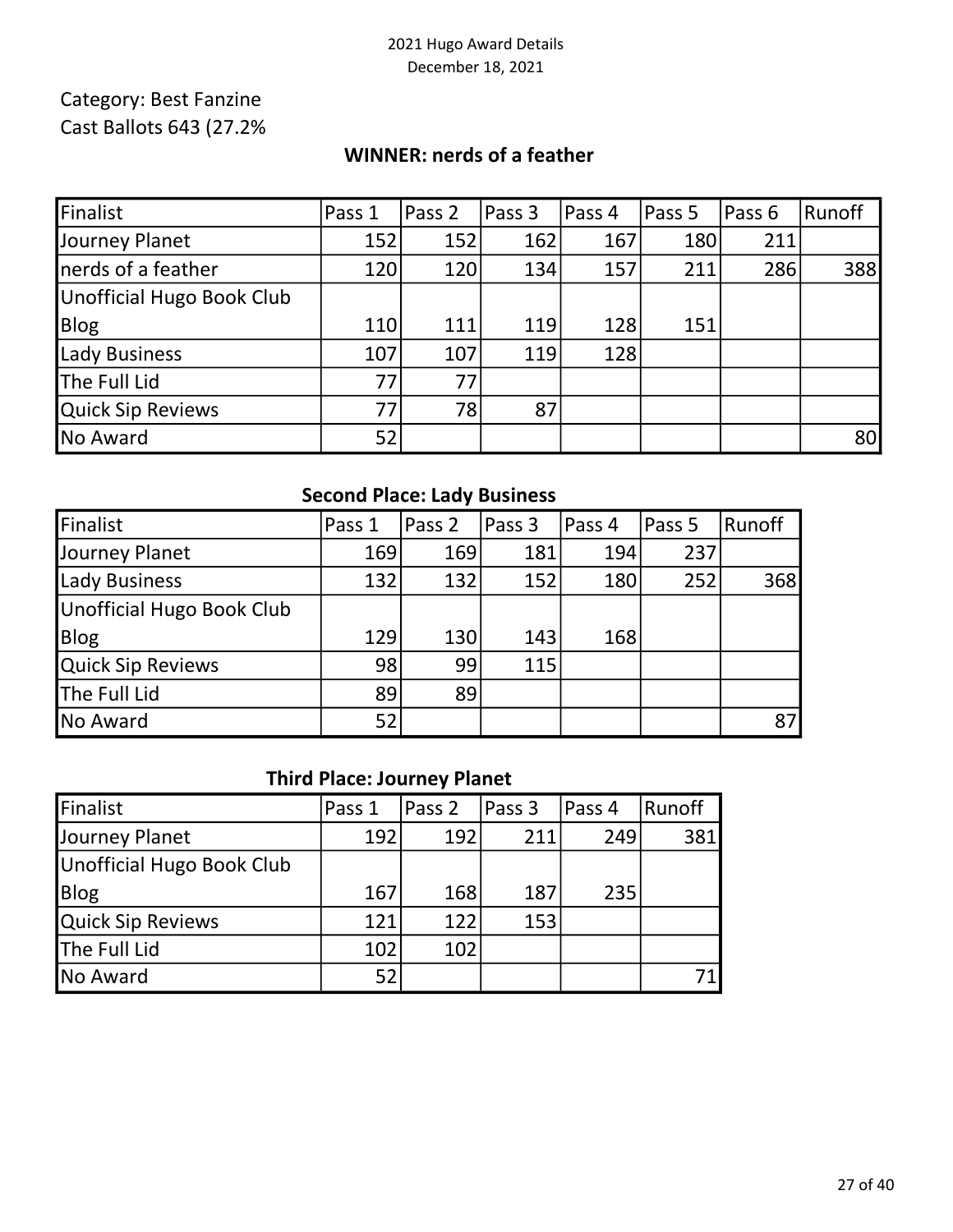# Fourth Place: Unofficial Hugo Book Club Blog

| Finalist                  | Pass 1 | Pass 2 | Pass 3 | Runoff |
|---------------------------|--------|--------|--------|--------|
| Unofficial Hugo Book Club |        |        |        |        |
| <b>Blog</b>               | 208    | 209    | 251    | 367    |
| the Full Lid              | 140    | 140    | 179    |        |
| <b>Quick Sip Reviews</b>  | 136    | 137    |        |        |
| No Award                  | 70     |        |        | 80     |

## Fifth Place: The Full Lid

| Finalist                 | lPass 1 | Pass <sub>2</sub> | <b>Runoff</b> |
|--------------------------|---------|-------------------|---------------|
| The Full Lid             | 202     | 202               | 318           |
| <b>Quick Sip Reviews</b> | 197     | 196               |               |
| No Award                 | 80      |                   | 86            |

### Sixth Place: Quick Sip Reviews

| Finalist                 | lPass 1 | <b>Runoff</b> |
|--------------------------|---------|---------------|
| <b>Quick Sip Reviews</b> | 331     |               |
| No Award                 |         |               |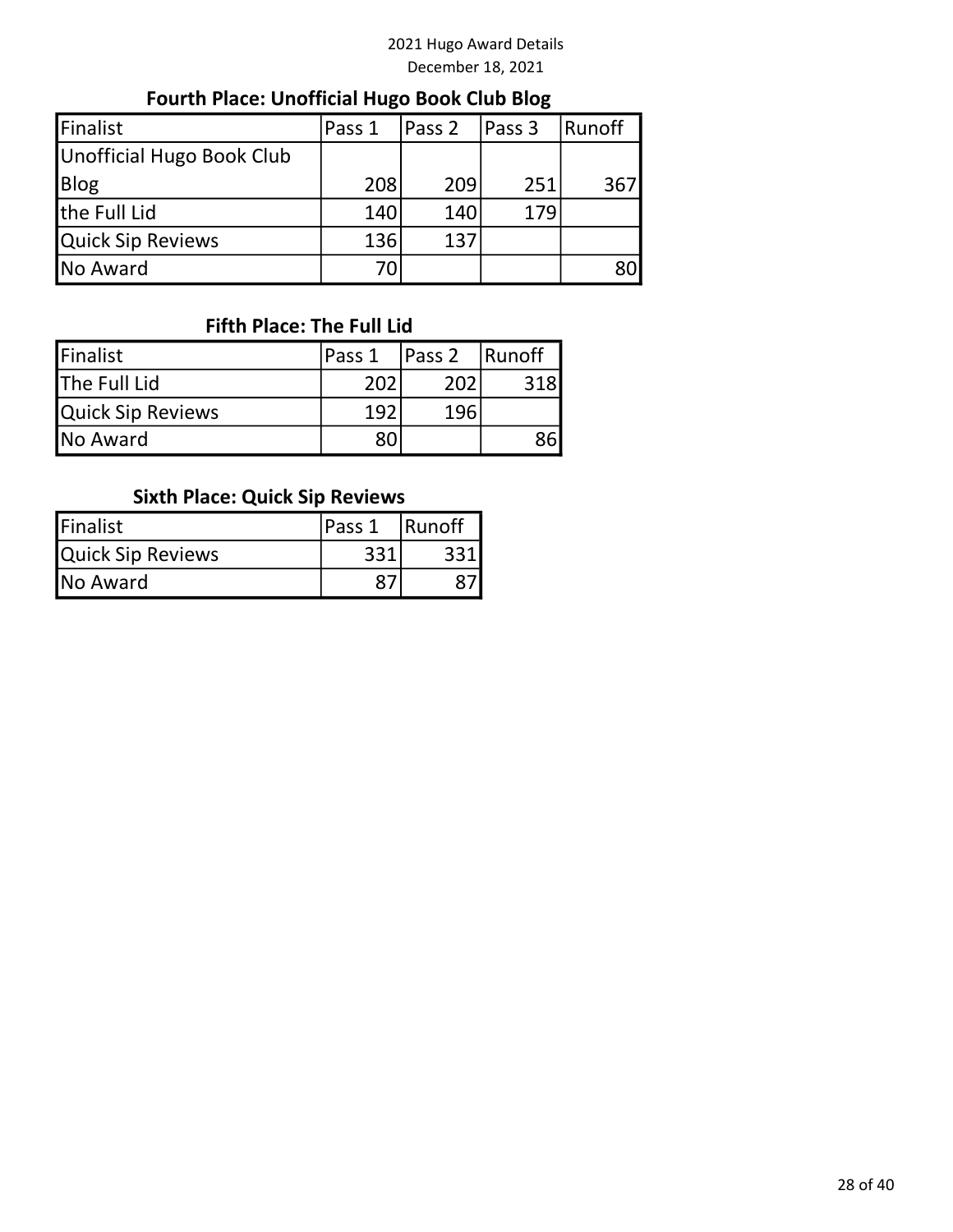# Category: Best Fancast Cast Ballots 632 (26.8%)

#### WINNER: The Coode Street Podcast

| Finalist                         | Pass 1 | Pass 2 | Pass 3 | Pass 4 | Pass 5 | Pass 6 | Runoff |
|----------------------------------|--------|--------|--------|--------|--------|--------|--------|
| The Coode Street Podcast         | 167    | 173    | 174    | 187    | 208    | 259    | 400    |
| <b>Worldbuilding for</b>         |        |        |        |        |        |        |        |
| <b>Masochists</b>                | 138    | 144    | 144    | 163    | 200    | 247    |        |
| The Skiffy and Fanty Show        | 105    | 110    | 111    | 128    | 144    |        |        |
| Be the Serpent                   | 95     | 99     | 99     | 111    |        |        |        |
| <b>Claire Rousseau's YouTube</b> |        |        |        |        |        |        |        |
| Channel                          | 73     | 86     | 86     |        |        |        |        |
| No Award                         | 61     | 62     |        |        |        |        | 73     |
| Kalanadi                         | 54     |        |        |        |        |        |        |

### Second Place: Worldbuilding for Masochists

| Finalist                  | Pass 1 | Pass 2 | Pass 3 | Pass 4 | Pass 5 | Runoff |
|---------------------------|--------|--------|--------|--------|--------|--------|
| Worldbuilding for         |        |        |        |        |        |        |
| Masochists                | 154    | 155    | 166    | 188    | 247    | 375    |
| The Skiffy and Fanty Show | 135    | 136    | 148    | 176    | 217    |        |
| Be the Serpent            | 109    | 109    | 124    | 147    |        |        |
| Claire Rousseau's YouTube |        |        |        |        |        |        |
| Channel                   | 86     | 86     | 102    |        |        |        |
| Kalanadi                  | 79     | 79     |        |        |        |        |
| No Award                  | 69     |        |        |        |        | 84     |

# Third Place: The Skiffy and Fanty Show

| Finalist                  | Pass 1 | Pass 2 | Pass 3 | Pass 4 | Runoff |
|---------------------------|--------|--------|--------|--------|--------|
| The Skiffy and Fanty Show | 156    | 157    | 176    | 219    | 356    |
| Be the Serpent            | 144    | 145    | 167    | 216    |        |
| Claire Rousseau's YouTube |        |        |        |        |        |
| <b>Channel</b>            | 106    | 107    | 131    |        |        |
| Kalanadi                  | 95     | 95     |        |        |        |
| No Award                  | 73     |        |        |        | 84     |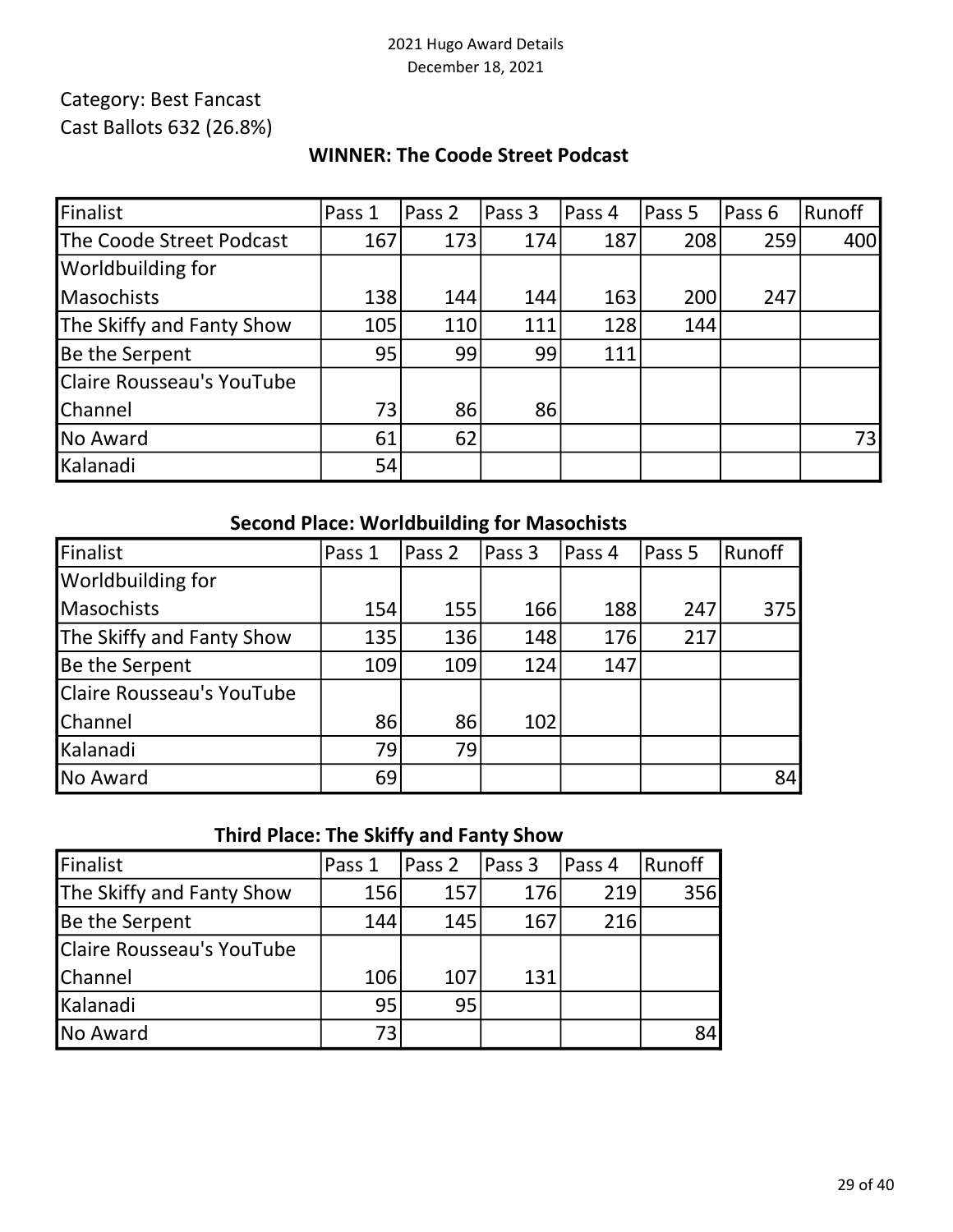# Fourth Place: Be the Serpent

| Finalist                  | Pass 1 | Pass 2 | <b>Pass 3</b> | Runoff |
|---------------------------|--------|--------|---------------|--------|
| Be the Serpent            | 174    | 177    | 211           | 321    |
| Claire Rousseau's YouTube |        |        |               |        |
| <b>Channel</b>            | 143    | 144    | 197           |        |
| Kalanadi                  | 123    | 123    |               |        |
| No Award                  | 84     |        |               |        |

## Fifth Place: Claire Rousseau's YouTube Channel

| Finalist                  | Pass 1 | Pass 2 | <b>Runoff</b> |
|---------------------------|--------|--------|---------------|
| Claire Rousseau's YouTube |        |        |               |
| <b>Channel</b>            | 203    | 204    | 324           |
| Kalanadi                  | 172    | 174    |               |
| No Award                  |        |        |               |

### Sixth Place: Kalanadi

| Finalist | lPass 1 | <b>Runoff</b> |
|----------|---------|---------------|
| Kalanadi |         |               |
| No Award |         |               |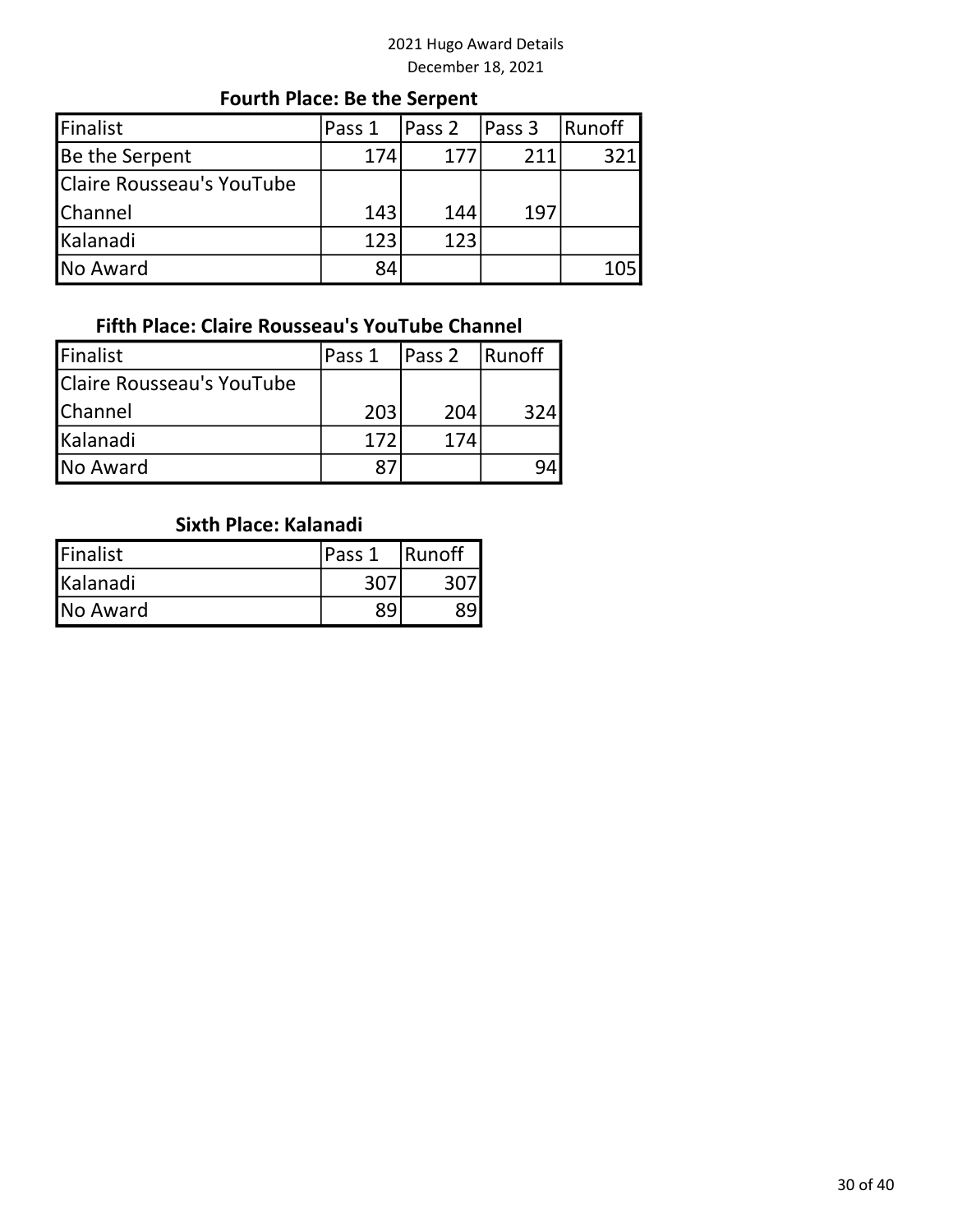## Category: Best Fan Writer Cast Ballots 680 (28.8%)

#### WINNER: Elsa Sjunneson

| Finalist        | Pass 1 | Pass 2 | Pass 3 | Pass 4 | Pass 5 | Pass 6 | Runoff |
|-----------------|--------|--------|--------|--------|--------|--------|--------|
| Cora Buhlert    | 166    | 166    | 166    | 181    | 206    | 260    |        |
| Elsa Sjunneson  | 163    | 174    | 174    | 192    | 216    | 290    | 456    |
| Jason Sanford   | 135    | 154    | 154    | 165    | 186    |        |        |
| Alasdair Stuart | 97     | 104    | 104    | 117    |        |        |        |
| Paul Weimer     | 68     | 74     | 74     |        |        |        |        |
| No Award        | 57     | 57     |        |        |        |        | 72I    |
| Charles Payseur | 51     |        |        |        |        |        |        |

#### Second Place: Cora Buhlert

| Finalist        | Pass 1 | Pass <sub>2</sub> | Pass 3 | Pass 4 | Pass 5 | Runoff |
|-----------------|--------|-------------------|--------|--------|--------|--------|
| Cora Buhlert    | 210    | 210               | 220    | 247    | 288    | 414    |
| Jason Sanford   | 151    | 151               | 180    | 196    | 236    |        |
| Alasdair Stuart | 115    | 115               | 128    | 145    |        |        |
| Paul Weimer     | 78     | 78                | 88     |        |        |        |
| Charles Payseur | 73     | 73                |        |        |        |        |
| No Award        | 58     |                   |        |        |        | 69     |

## Third Place: Jason Sanford

| Finalist               | lPass 1 | $\vert$ Pass 2 | Pass <sub>3</sub> | Pass 4 | Runoff |
|------------------------|---------|----------------|-------------------|--------|--------|
| Jason Sanford          | 190     | 190            | 243               | 297    | 412    |
| Alasdair Stuart        | 137     | 137            | 161               | 207    |        |
| <b>Paul Weimer</b>     | 131     | 131            | 151               |        |        |
| <b>Charles Payseur</b> | 112     | 112            |                   |        |        |
| <b>No Award</b>        | 61      |                |                   |        | 76l    |

## Fourth Place: Alasdair Stuart

| Finalist           | lPass 1 | Pass 2 | Pass 3 | <b>Runoff</b> |
|--------------------|---------|--------|--------|---------------|
| <b>Paul Weimer</b> | 182     | 182    | 230    |               |
| Alasdair Stuart    | 179     | 179    | 248    | 386           |
| Charles Payseur    | 163     | 163    |        |               |
| No Award           | 63      |        |        | 78l           |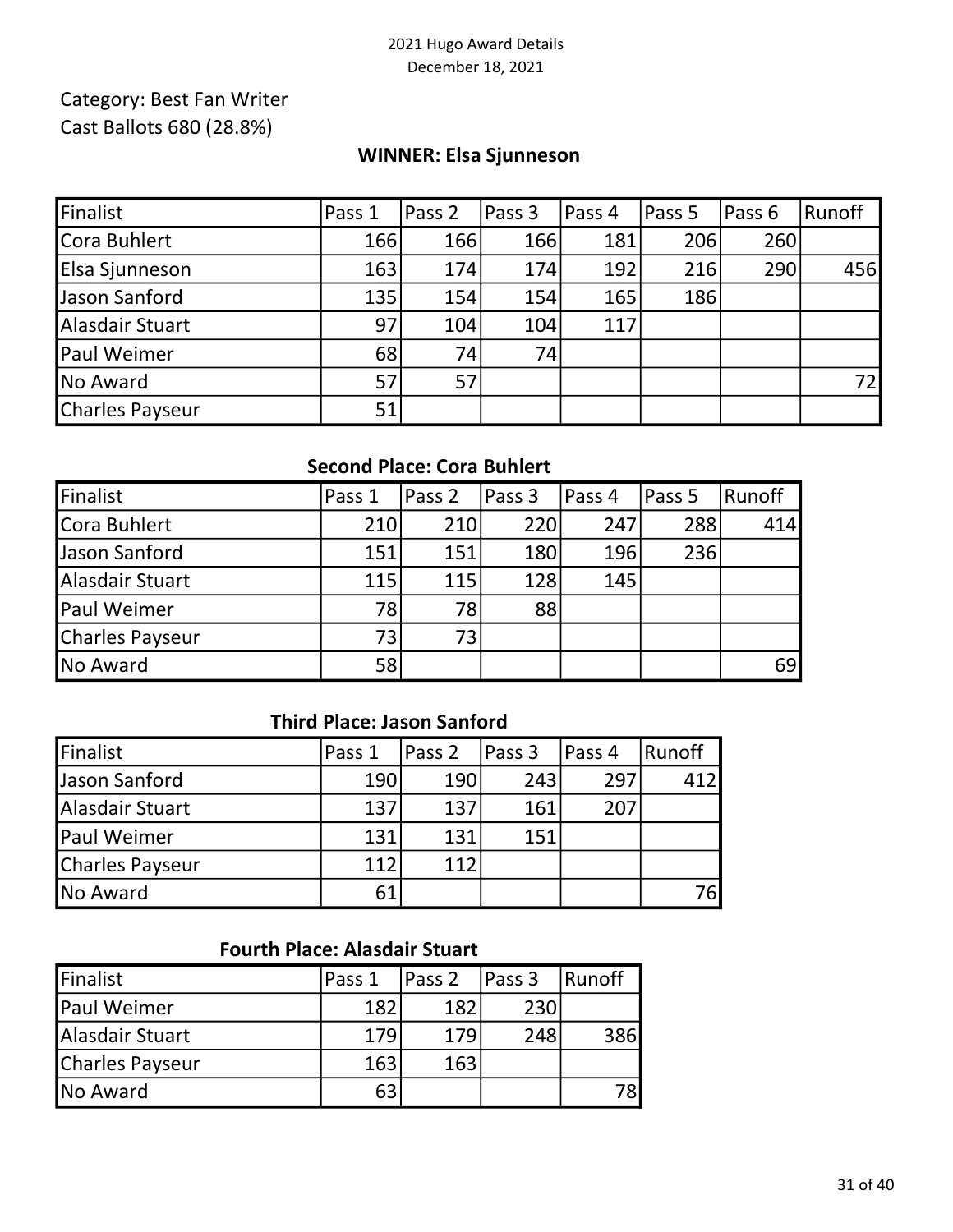## Fifth Place: Paul Weimer

| Finalist           | <b>IPass 1</b> | Pass 2 | <b>Runoff</b> |
|--------------------|----------------|--------|---------------|
| <b>Paul Weimer</b> | 239            | 239    |               |
| Charles Payseur    | 214            | 714    |               |
| No Award           | 66             |        |               |

# Sixth Place: Charles Payseur

| <b>Finalist</b> | lPass 1 | <b>Runoff</b> |
|-----------------|---------|---------------|
| Charles Payseur | 364     |               |
| No Award        |         |               |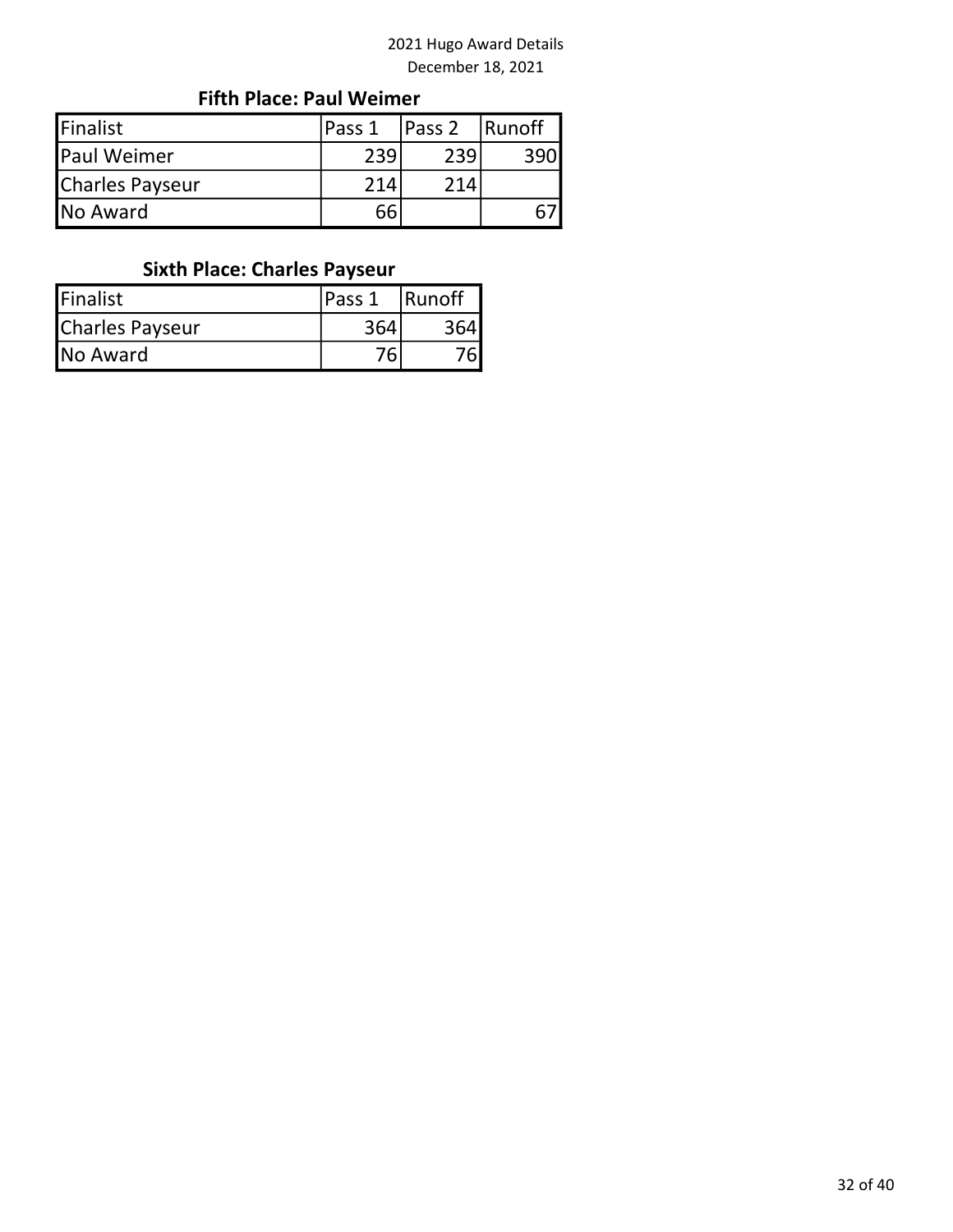## Category: Best Fan Artist Cast Ballots 732 (31%)

#### WINNER: Sara Felix

| Finalist      | Pass 1 | Pass 2     | Pass <sub>3</sub> | Pass 4 | Pass 5 | Pass 6 | Runoff |
|---------------|--------|------------|-------------------|--------|--------|--------|--------|
| Sara Felix    | 195    | <b>196</b> | 210               | 225    | 272    | 353    | 586    |
| Grace P. Fong | 176    | 176        | 188               | 200    | 212    |        |        |
| Laya Rose     | 164    | 164        | 182               | 197    | 214    | 284    |        |
| Iain J. Clark | 80     | 80         | 84                | 89     |        |        |        |
| Maya Hahto    | 61     | 61         | 68                |        |        |        |        |
| Cyan Daly     | 56     | 56         |                   |        |        |        |        |
| No Award      | 44     |            |                   |        |        |        | 46     |

# Second Place: Laya Rose

| Finalist      | Pass 1 | Pass 2 | <b>Pass 3</b> | Pass 4 | Pass 5 | Runoff |
|---------------|--------|--------|---------------|--------|--------|--------|
| Laya Rose     | 215    | 216    | 239           | 266    | 316    | 526    |
| Grace P. Fong | 214    | 214    | 234           | 259    | 307    |        |
| lain J. Clark | 104    | 104    | 112           | 130    |        |        |
| Maya Hahto    | 82     | 82     | 93            |        |        |        |
| Cyan Daly     | 65     | 65     |               |        |        |        |
| No Award      | 49     |        |               |        |        | 54     |

### Third Place: Grace P. Fong

| Finalist       | Pass 1 | Pass 2 | Pass 3           | Runoff     |
|----------------|--------|--------|------------------|------------|
| Grace P. Fong  | 294    | 294    | 332 <sub>1</sub> | <b>581</b> |
| Ilain J. Clark | 137    | 137    | 164!             |            |
| Cyan Daly      | 116    | 116    | 140 <sub>1</sub> |            |
| Maya Hahto     | 112    | 113    |                  |            |
| No Award       | 49     |        |                  | 54         |

## Fourth Place: Iain J. Clark

| Finalist      | Pass 1 | Pass 2 | Pass 3 | Runoff |
|---------------|--------|--------|--------|--------|
| Maya Hahto    | 199    | 200    | 280    |        |
| lain J. Clark | 191    | 191    | 282    | 506    |
| Cyan Daly     | 187    | 187    |        |        |
| No Award      | 49     |        |        | 54     |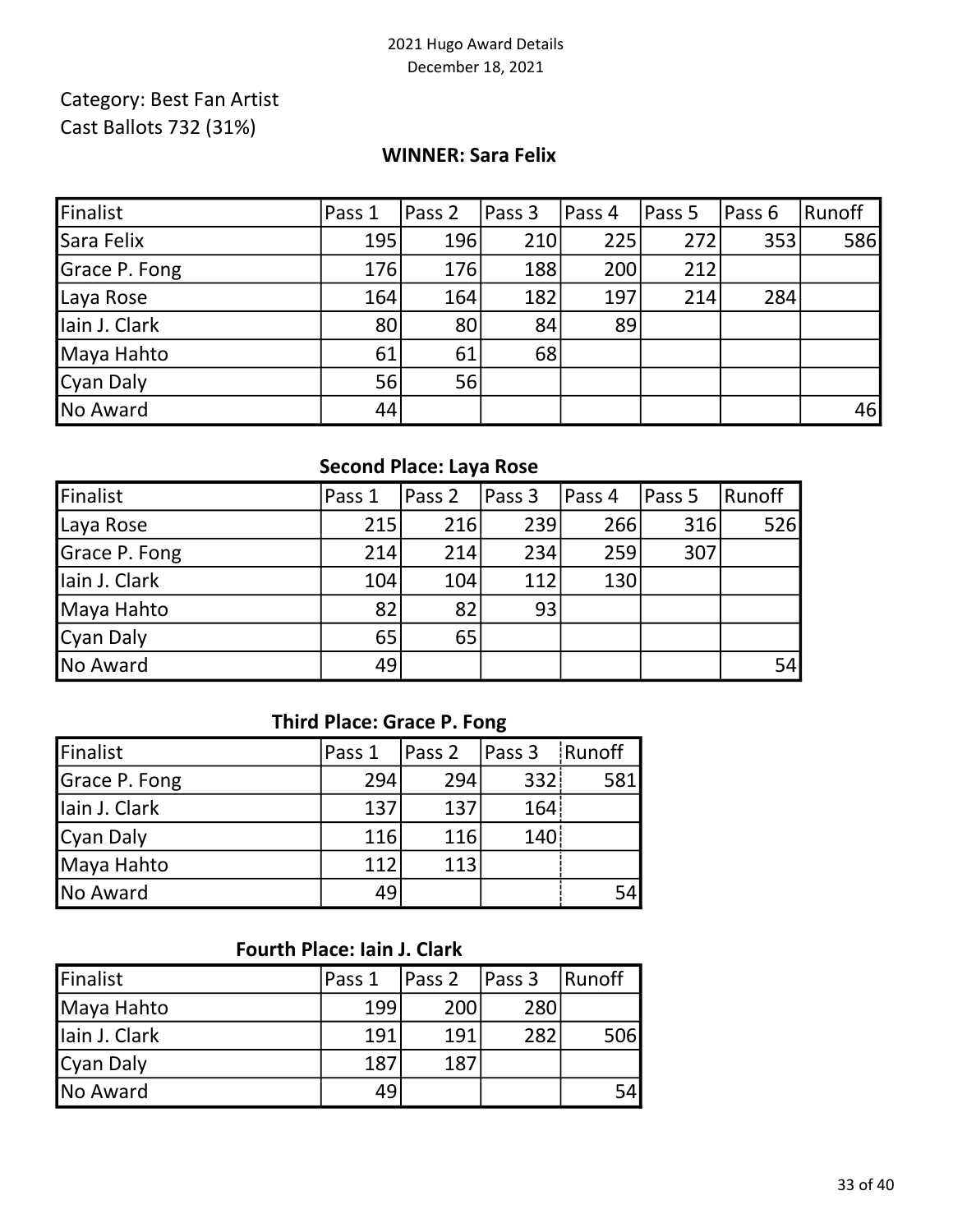# Fifth Place; Maya Hahto

| Finalist        | lPass 1 | Pass <sub>2</sub> | <b>Runoff</b> |
|-----------------|---------|-------------------|---------------|
| Maya Hahto      | 278     |                   | 509           |
| Cyan Daly       | 25      |                   |               |
| <b>No Award</b> |         |                   |               |

# Sixth Place: Cyan Daly

| <b>Finalist</b> | lPass 1 | <b>Runoff</b> |
|-----------------|---------|---------------|
| Cyan Daly       |         |               |
| No Award        |         |               |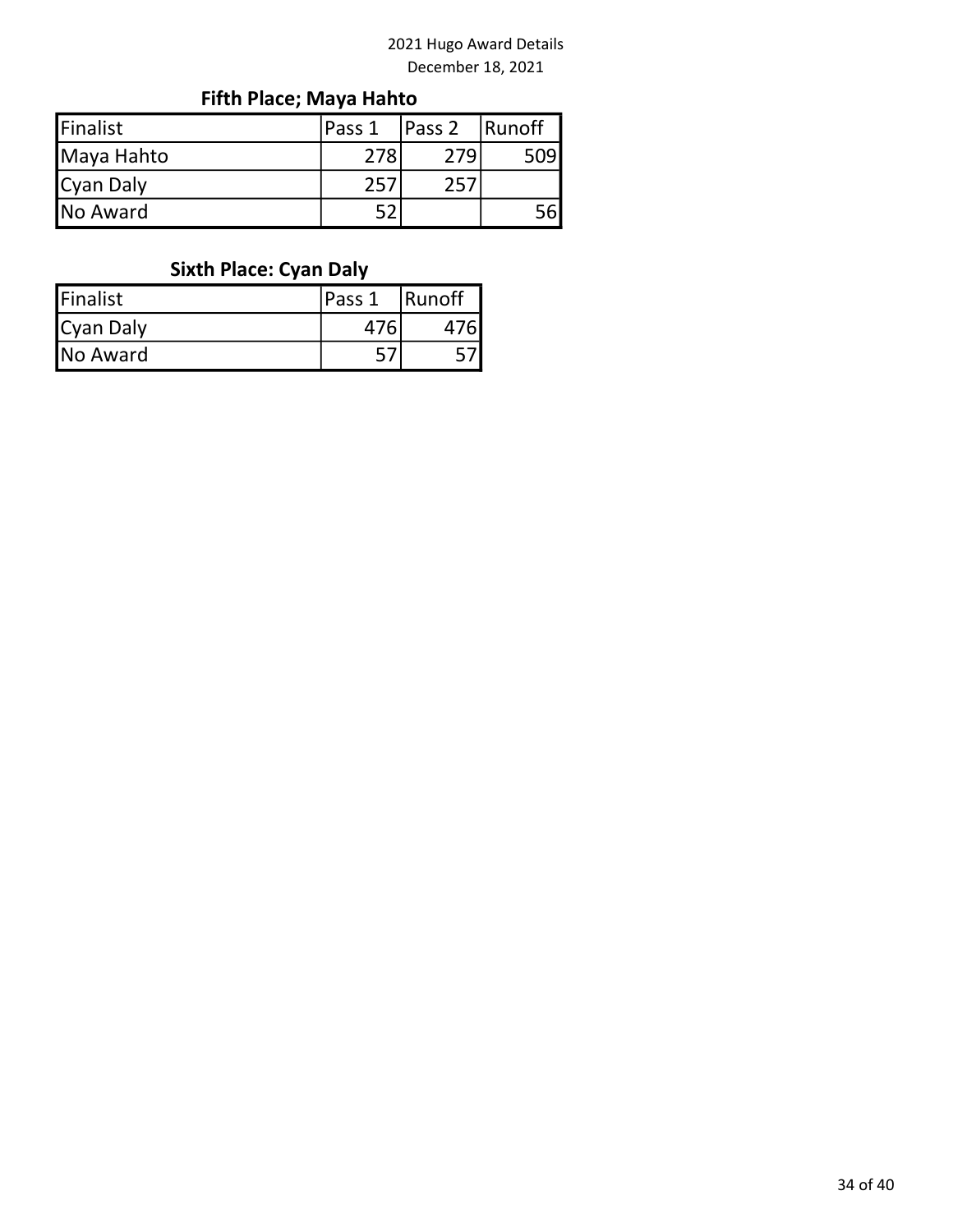## Cast Ballots 956 (40.5%) Category: Best Video Game

#### WINNER: Hades

| Finalist                       | Pass 1 | Pass 2 | Pass 3 | Pass 4 | Pass 5 | Runoff |
|--------------------------------|--------|--------|--------|--------|--------|--------|
| <b>Hades</b>                   | 400    | 415    | 444    | 446    | 478    | 674    |
| Animal Crossing: New           |        |        |        |        |        |        |
| <b>Horizons</b>                | 191    | 204    | 218    | 221    | 246    |        |
| Spiritfarer                    | 119    | 126    | 132    | 132    | 144    |        |
| The Last of Us: Part II        | 93     | 102    | 102    | 103    |        |        |
| No Award                       | 91     | 94     | 94     |        |        | 104    |
| Blaseball                      | 77     | 78     |        |        |        |        |
| <b>Final Fanasy VII Remake</b> | 76     |        |        |        |        |        |

### Second Place: Animal Crossing: New Horizons

| Finalist                 | Pass 1 | Pass 2 | Pass 3 | Pass 4 | Pass 5 | Runoff |
|--------------------------|--------|--------|--------|--------|--------|--------|
| Animal Crossing: New     |        |        |        |        |        |        |
| Horizons                 | 258    | 261    | 290    | 324    | 378    | 577    |
| Spiritfarer              | 226    | 226    | 251    | 278    | 331    |        |
| The Last of Us: Part II  | 136    | 137    | 141    | 168    |        |        |
| Final Fantasy VII Remake | 130    | 130    | 136    |        |        |        |
| Blaseball                | 118    | 119    |        |        |        |        |
| No Award                 | 95     |        |        |        |        | 124    |

## Third Place: Spiritfarer

| Finalist                        | Pass 1 | Pass 2 | Pass <sub>3</sub> | Pass 4 | Runoff |
|---------------------------------|--------|--------|-------------------|--------|--------|
| Spiritfarer                     | 269    | 269    | 313               | 369    | 487    |
| The Last of Us: Part II         | 169    | 170    | 180               |        |        |
| <b>Final Fantasy VII Remake</b> | 164    | 164    | 182               | 235    |        |
| Blaseball                       | 144    | 147    |                   |        |        |
| No Award                        | 98     |        |                   |        | 105    |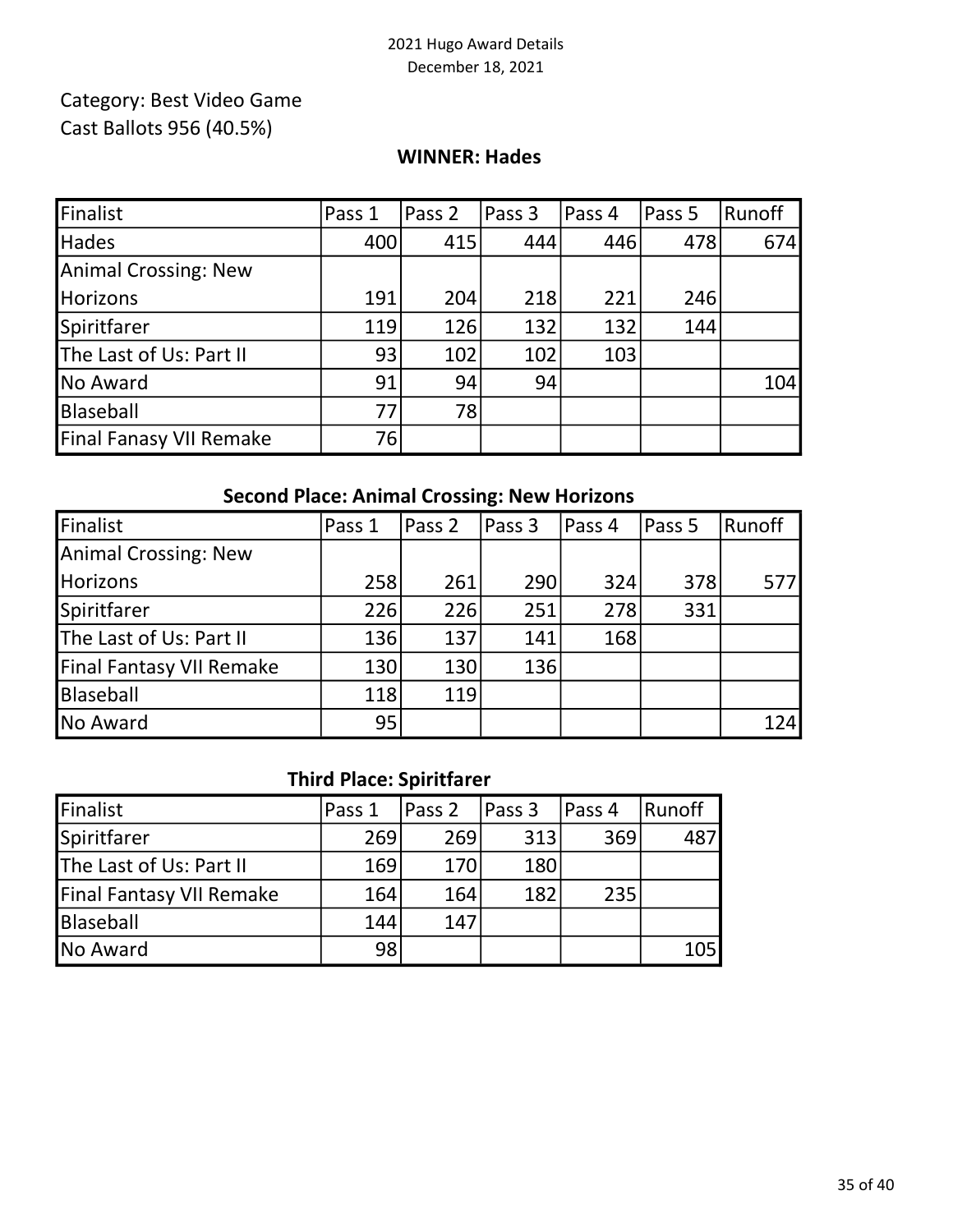# Fourth Place: Final Fantasy VII Remake

| Finalist                 | Pass 1 | Pass 2 | Pass <sub>3</sub> | <b>Runoff</b> |
|--------------------------|--------|--------|-------------------|---------------|
| Final Fantasy VII Remake | 219    | 220    | 282               |               |
| The Last of Us: Part II  | 216    | 217    | 250               |               |
| <b>Blaseball</b>         | 198    | 203    |                   |               |
| No Award                 | 107    |        |                   |               |

## Fifth Place: The Last of Us: Part II

| Finalist                | Pass 1 | Pass 2 | <b>Runoff</b> |
|-------------------------|--------|--------|---------------|
| The Last of Us: Part II | 299    | 301    |               |
| Blaseball               | 240    | 248    |               |
| <b>No Award</b>         | 118    |        |               |

#### Sixth Place: Blaseball

| Finalist        | Pass 1 | Runoff |  |
|-----------------|--------|--------|--|
| Blaseball       |        |        |  |
| <b>No Award</b> |        |        |  |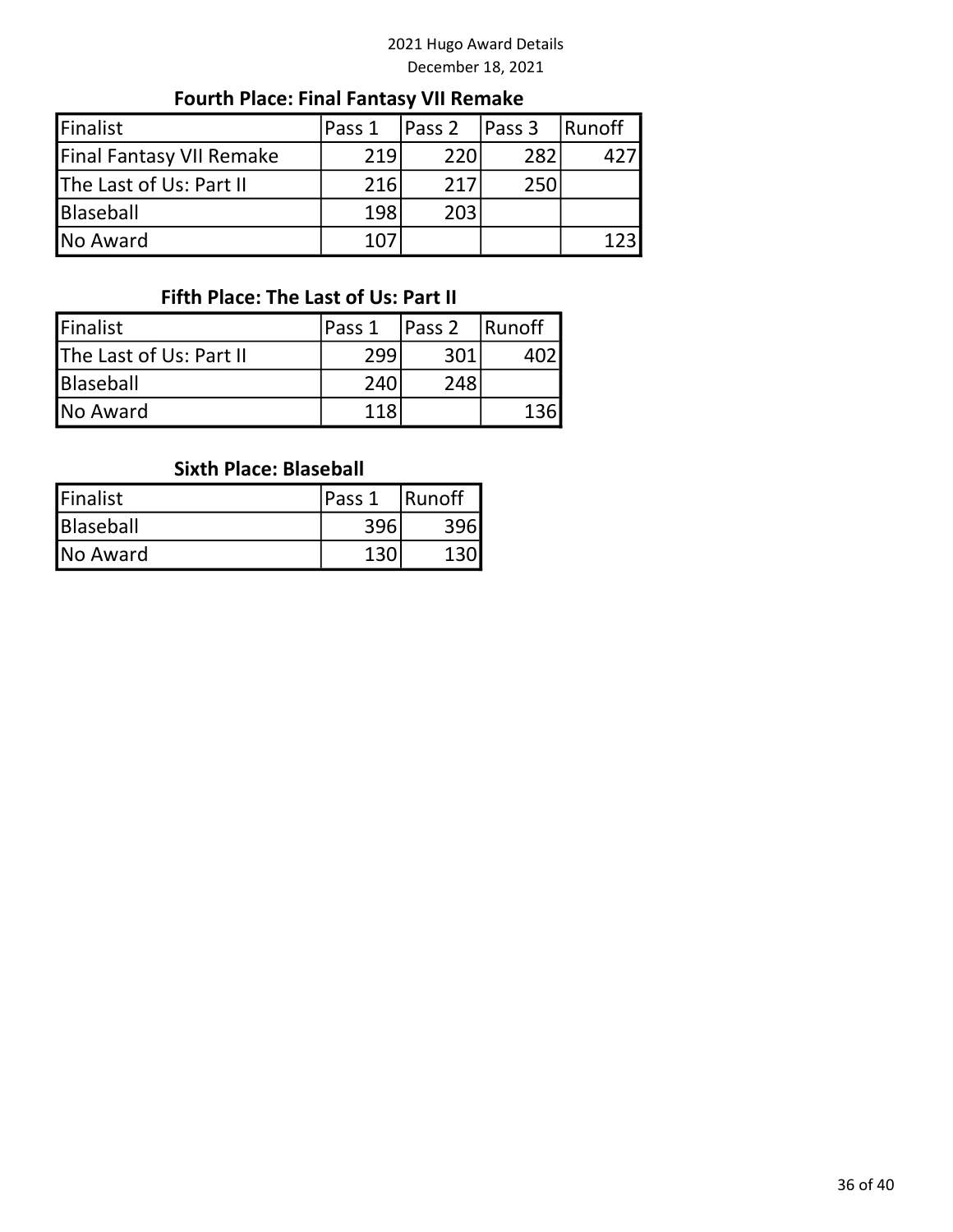Cast Ballots 1330 (56.3% Category: Lodestar Award for Best Young Adult Book (Not a Hugo)

## WINNER: A Wizard's Guide to Defensive Baking

| Finalist            | Pass 1 | Pass 2 | Pass 3     | Pass 4 | Pass 5 | Pass 6 | Runoff |
|---------------------|--------|--------|------------|--------|--------|--------|--------|
| A Wizard's Guide to |        |        |            |        |        |        |        |
| Defensive Baking    | 510    | 512    | 542        | 564    | 619    | 784    | 1075   |
| A Deadly Education  | 302    | 302    | 318        | 333    | 369    | 412    |        |
| Elatsoe             | 169    | 169    | 187        | 222    | 283    |        |        |
| Legendborn          | 132    | 132    | 147        | 182    |        |        |        |
| Raybearer           | 110    | 110    | <b>119</b> |        |        |        |        |
| Cemetery Boys       | 107    | 107    |            |        |        |        |        |
| No Award            | 34     |        |            |        |        |        | 45     |

### Second Place: A Deadly Education

| Finalist           | Pass 1 | Pass 2 | Pass 3 | lPass 4 | Pass 5 | Runoff |
|--------------------|--------|--------|--------|---------|--------|--------|
| A Deadly Education | 459    | 463    | 483    | 528     | 603    | 825    |
| Elatsoe            | 232    | 232    | 269    | 314     | 428    |        |
| Cemetery Boys      | 162    | 162    | 182    |         |        |        |
| Legendborn         | 162    | 162    | 199    | 246     |        |        |
| Raybearer          | 133    | 134    |        |         |        |        |
| No Award           | 43     |        |        |         |        | 75I    |

#### Third Place: Elatsoe

| <b>Finalist</b> | Pass 1 | Pass 2 | Pass 3 | Pass 4 | l Runoff |
|-----------------|--------|--------|--------|--------|----------|
| Elatsoe         | 287    | 287    | 342    | 450    | 701      |
| Cemetery Boys   | 239    | 240    | 277    |        |          |
| Legendborn      | 231    | 235    | 297    | 383    |          |
| Raybearer       | 183    | 184    |        |        |          |
| No Award        | 50     |        |        |        | 58       |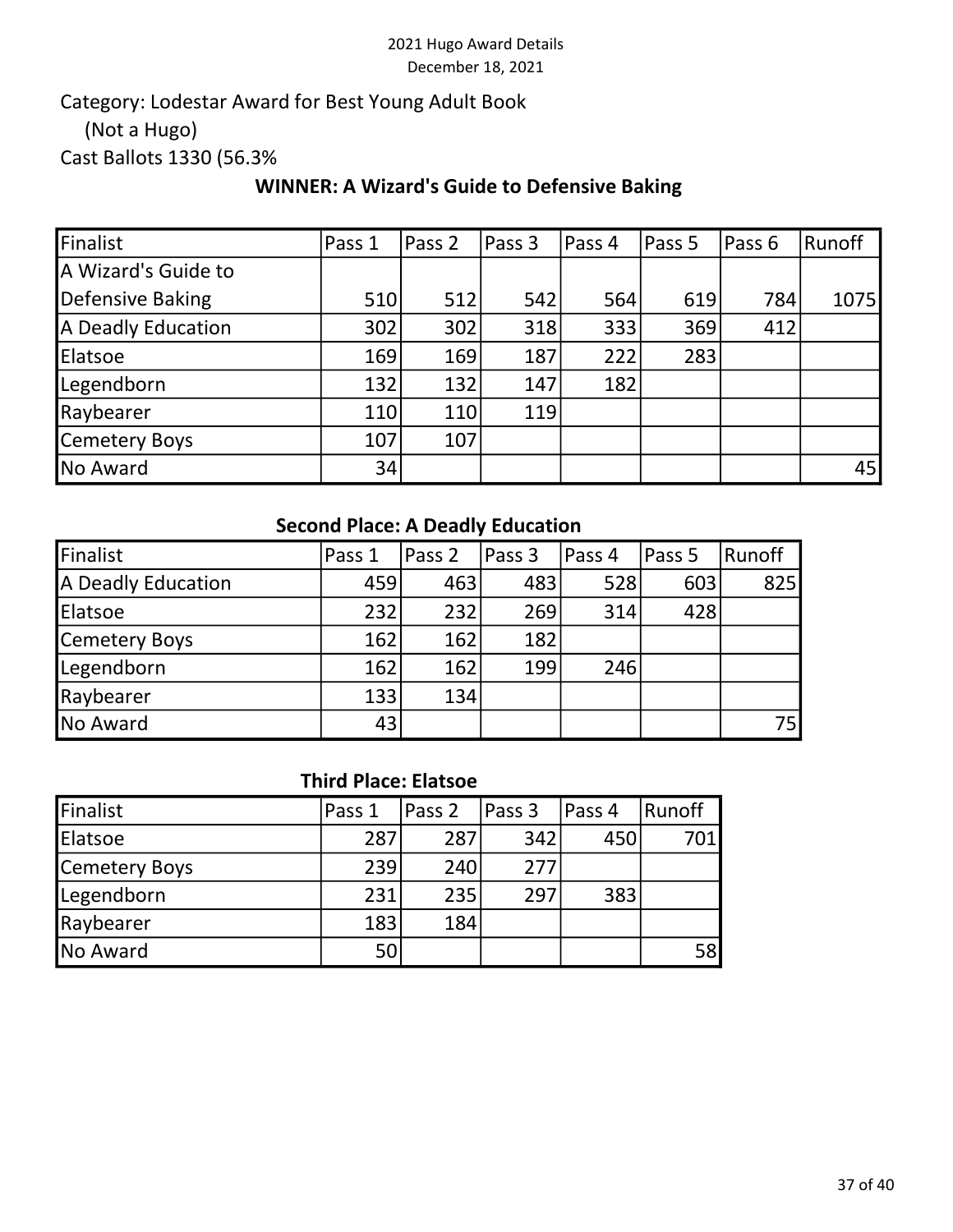# Fourth Place: Legendborn

| <b>Finalist</b> | Pass 1 | <b>Pass 2</b> | Pass 3 | 'Runoff |
|-----------------|--------|---------------|--------|---------|
| Cemetery Boys   | 302    | 304           | 381    |         |
| Legendborn      | 285    | 289           | 395    | 640l    |
| Raybearer       | 240    | 241           |        |         |
| <b>No Award</b> | 56     |               |        | 63      |

### Fifth Place: Cemetery Boys

| Finalist      | Pass 1 | Pass 2 | <b>Runoff</b> |
|---------------|--------|--------|---------------|
| Cemetery Boys | 388    | 390    |               |
| Raybearer     | 365    | 370    |               |
| No Award      |        |        |               |

# Sixth Place: Raybearer

| <b>Finalist</b> | Pass 1 | Runoff |  |
|-----------------|--------|--------|--|
| Raybearer       | 603    |        |  |
| <b>No Award</b> |        |        |  |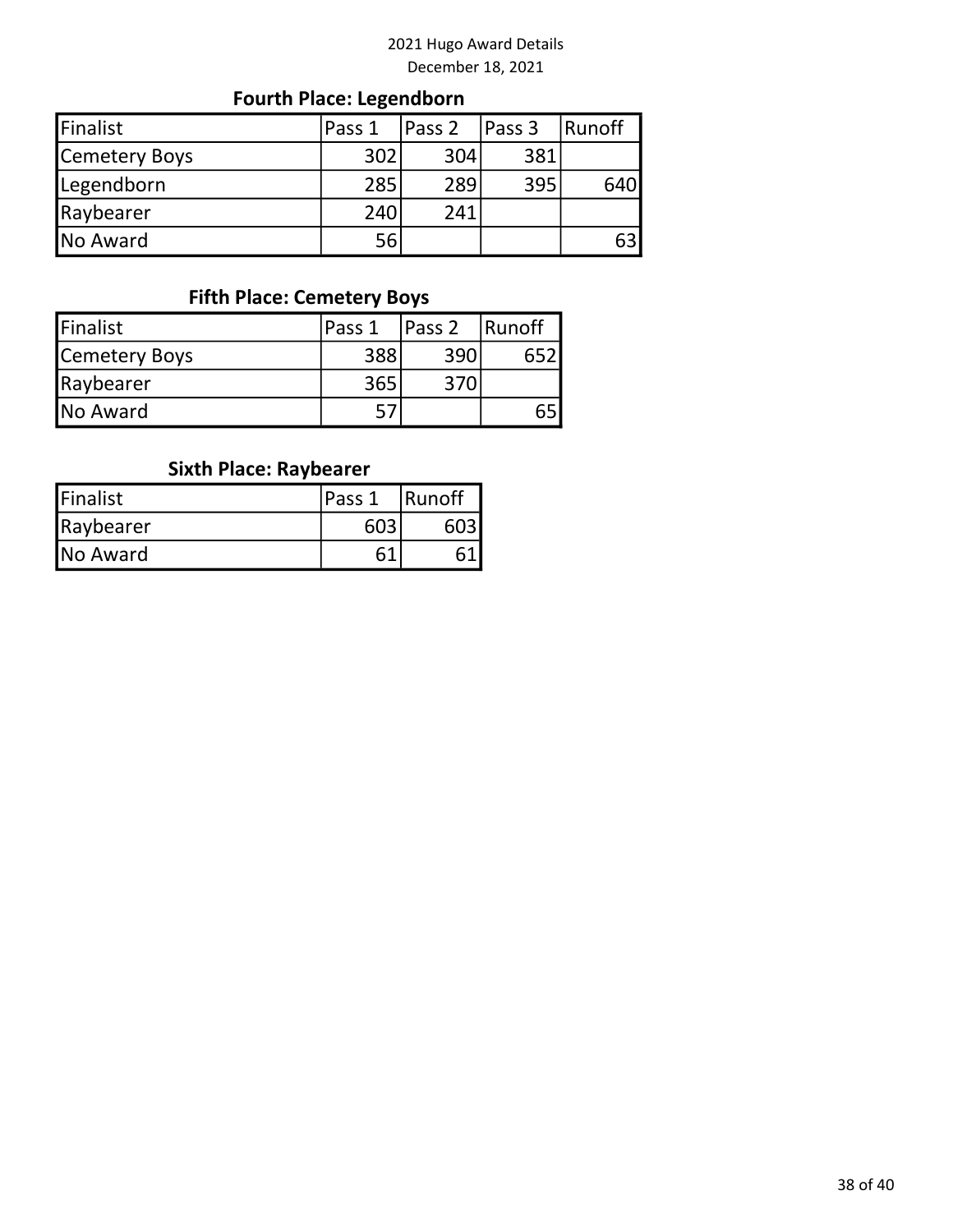Cast Ballots 925 (39.2%) Category: Astounding Award for the Best New Writer, sponsored by Dell Magazines (not a Hugo)

#### WINNER: Emily Tesh

| Finalist          | Pass 1 | Pass 2 | Pass 3 | Pass 4 | Pass 5 | Pass 6 | Runoff |
|-------------------|--------|--------|--------|--------|--------|--------|--------|
| Micaiah Johnson   | 221    | 221    | 230    | 277    | 305    | 355    |        |
| <b>Emily Tesh</b> | 198    | 200    | 218    | 232    | 321    | 364    | 585    |
| Lindsay Ellis     | 183    | 183    | 188    | 198    | 220    |        |        |
| Jenn Lyons        | 158    | 158    | 168    | 182    |        |        |        |
| Simon Jimenez     | 106    | 107    | 109    |        |        |        |        |
| A. K. Larkwood    | 59     | 59     |        |        |        |        |        |
| No Award          | 48     |        |        |        |        |        | 64     |

#### Second Place: Micaiah Johnson

| Finalist         | Pass 1 | Pass 2 | Pass 3 | Pass 4 | Pass 5 | Runoff |
|------------------|--------|--------|--------|--------|--------|--------|
| Mikcaiah Johnson | 251    | 251    | 266    | 331    | 388    | 559    |
| Jenn Lyons       | 219    | 220    | 243    | 263    | 324    |        |
| Lindsay Ellis    | 202    | 202    | 213    | 231    |        |        |
| Simon Jimenez    | 124    | 126    | 131    |        |        |        |
| A. K. Larkwood   | 76     | 76     |        |        |        |        |
| <b>No Award</b>  | 49     |        |        |        |        | 66     |

#### Third Place: Jenn Lyons

| Finalist       | Pass 1 | $\vert$ Pass 2 | Pass <sub>3</sub> | Pass 4 | Runoff |
|----------------|--------|----------------|-------------------|--------|--------|
| Jenn Lyons     | 261    | 262            | 301               | 379    | 542    |
| Lindsay Ellis  | 235    | 236            | 257               | 322    |        |
| Simon Jimenez  | 190    | 192            | 213               |        |        |
| A. K. Larkwood | 113    | 113            |                   |        |        |
| No Award       | 51     |                |                   |        | 70I    |

### Fourth Place: Lindsay Ellis

| Finalist       | Pass 1 | Pass <sub>2</sub> | Pass 3 | <b>Runoff</b> |
|----------------|--------|-------------------|--------|---------------|
| Lindsay Ellis  | 302    | 303               | 359    | 540 <b>I</b>  |
| Simon Jimenez  | 223    | 225               | 298    |               |
| A. K. Larkwood | 188    | 189               |        |               |
| No Award       | 57     |                   |        | 86            |